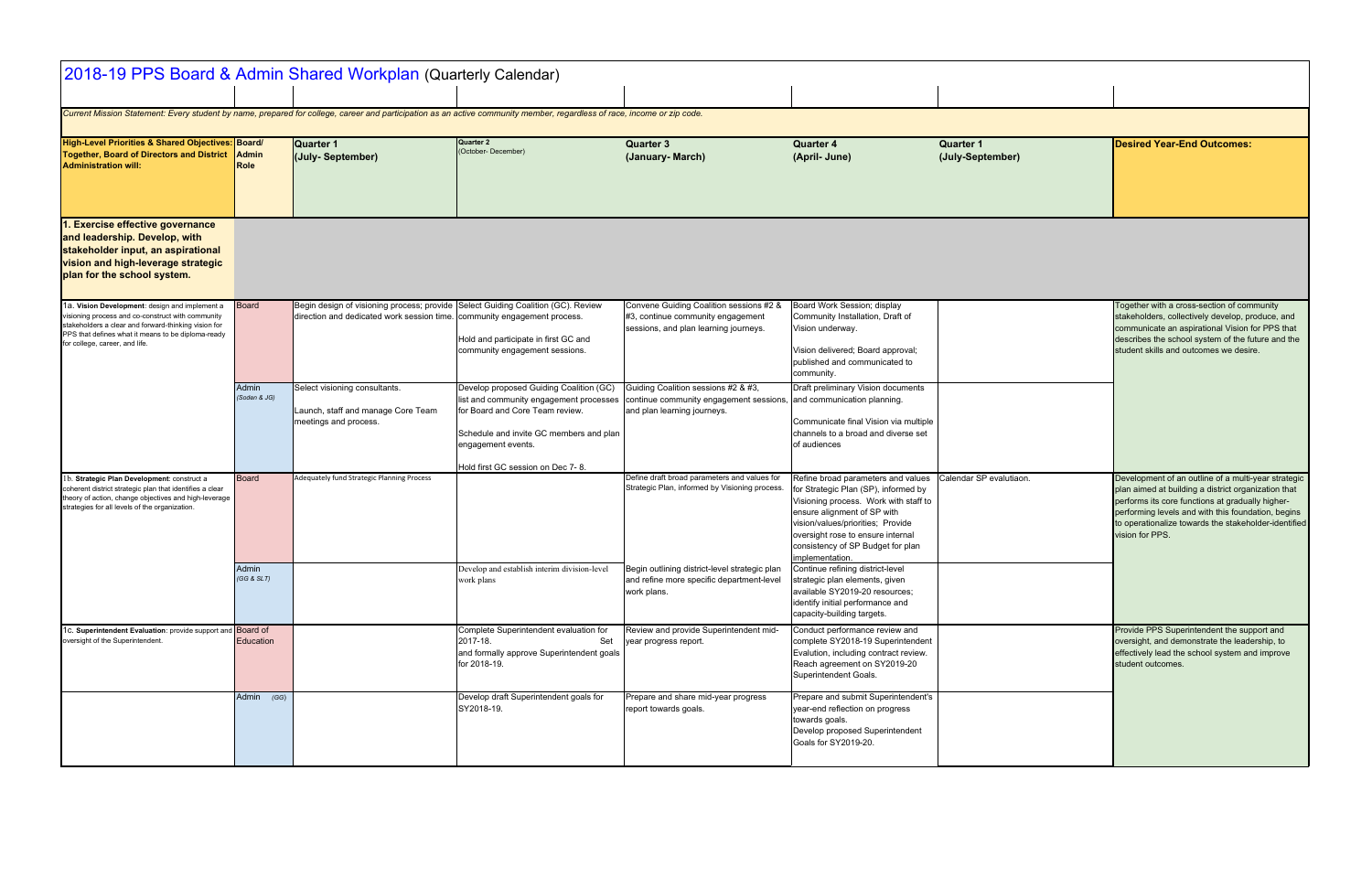| 1d. School Board Governance: Develop and lead         | Board of        | Decide 2018-19 Board leadership and             | Explore collaboration with other MESD                                           | Review of 1st and 2nd quarter Board work                                                                                | Continue policy review and updates. |  |
|-------------------------------------------------------|-----------------|-------------------------------------------------|---------------------------------------------------------------------------------|-------------------------------------------------------------------------------------------------------------------------|-------------------------------------|--|
| student-centered, accountable, transparent, effective | Education       | meeting structure; other Board                  | Boards re: shared legislative agenda and                                        | and governance structure conversation.                                                                                  |                                     |  |
| and professional Board governance structures and      |                 | appointments.                                   | other issues of importance.                                                     |                                                                                                                         | Convene year-end Board & ELT        |  |
| supporting operations.                                |                 |                                                 |                                                                                 |                                                                                                                         |                                     |  |
|                                                       |                 |                                                 |                                                                                 | Mid-year leadership vote.                                                                                               | retreat.                            |  |
|                                                       |                 | Establish Policy & Governance                   | Appoint remaining Board committees (Audit                                       |                                                                                                                         |                                     |  |
|                                                       |                 | Committee, process, and calendar for            | and Legislative Task Force).                                                    | P&G Committee to kick off 18-month work                                                                                 | Develop SY2019-20 Board calendar.   |  |
|                                                       |                 | comprehensive review.                           |                                                                                 | plan with OSBA. Committee begins work                                                                                   |                                     |  |
|                                                       |                 |                                                 | Continue work reviewing and prioritizing the with OSBA on review (Jan to July). |                                                                                                                         | Determine SY 2019-20 leadership     |  |
|                                                       |                 |                                                 |                                                                                 |                                                                                                                         |                                     |  |
|                                                       |                 | Identify policies to update: 1. Access to       | revision of Board policies.                                                     |                                                                                                                         | structure.                          |  |
|                                                       |                 | District Records Policy; Sexual Education       |                                                                                 | Ongoing policy review and updates.                                                                                      |                                     |  |
|                                                       |                 | Policy; 2. Professional Staff and Student       | Receive update on non-compliance issues                                         |                                                                                                                         | Begin developing SY 2019-20 goals.  |  |
|                                                       |                 | Conduct; 3. Preservation, Maintenance,          | (Division 22).                                                                  | Divsion 22 compliance report approval.                                                                                  |                                     |  |
|                                                       |                 | and Disposition of District Real Property       |                                                                                 |                                                                                                                         |                                     |  |
|                                                       |                 |                                                 |                                                                                 |                                                                                                                         |                                     |  |
|                                                       |                 | Policy.                                         | Approve process for Franklin                                                    | Review and consider recommended                                                                                         |                                     |  |
|                                                       |                 |                                                 | mascot/nickname.                                                                | changes to district student discipline policy.                                                                          |                                     |  |
|                                                       |                 | Identify policy rescissions: 1. Public          |                                                                                 |                                                                                                                         |                                     |  |
|                                                       |                 | Information Program; 2. Teacher                 | Plan and participate in Board & ELT                                             | PPS staffing data: trends; strategies to                                                                                |                                     |  |
|                                                       |                 |                                                 |                                                                                 |                                                                                                                         |                                     |  |
|                                                       |                 | Transfers; 3. Non-contractural Grievance        | retreats #2 and 3.                                                              | continue to diversify the work force.                                                                                   |                                     |  |
|                                                       |                 | Procedure; 3. Recommendations on                |                                                                                 | Convene Board and ELT Retreat #3                                                                                        |                                     |  |
|                                                       |                 | <b>Employment of Relatives.</b>                 |                                                                                 |                                                                                                                         |                                     |  |
|                                                       |                 |                                                 |                                                                                 |                                                                                                                         |                                     |  |
|                                                       |                 |                                                 |                                                                                 |                                                                                                                         |                                     |  |
|                                                       |                 | Revise McKinney Vinto Adoption policy.          |                                                                                 |                                                                                                                         |                                     |  |
|                                                       |                 |                                                 |                                                                                 |                                                                                                                         |                                     |  |
|                                                       |                 | Plan and participate in Board & ELT             |                                                                                 |                                                                                                                         |                                     |  |
|                                                       |                 |                                                 |                                                                                 |                                                                                                                         |                                     |  |
|                                                       | Admin           | Plan and participate in Board & ELT             | Plan and participate in Board & ELT                                             | Plan and participate in Board & ELT                                                                                     | Plan and participate in Board & ELT |  |
|                                                       | (Large & Soden) | retreat #1.                                     | retreats #2 and 3.                                                              | quarterly retreat (#4).                                                                                                 | quarterly/year-end retreat (#5).    |  |
|                                                       |                 |                                                 |                                                                                 |                                                                                                                         |                                     |  |
|                                                       |                 |                                                 |                                                                                 |                                                                                                                         |                                     |  |
|                                                       |                 | Design joint 2018-19 Board/SLT work             |                                                                                 | Refine and finalize joint 2018-19 Board/SLT Begin OSBA policy review (Jan to July and Continue revision of policies and |                                     |  |
|                                                       |                 | plan.                                           | work plan.                                                                      | beyond).                                                                                                                | corresponding ADs; communicate to   |  |
|                                                       |                 |                                                 |                                                                                 |                                                                                                                         | stakeholders.                       |  |
|                                                       |                 | Coordinate and communicate outcomes of          | Develop proposal and implementation                                             | Identify policies to revise, including: 1.                                                                              |                                     |  |
|                                                       |                 | weekly Board agenda setting meetings            | process, in coordination with OSBA, for                                         | Racial equity and social justice; 2. staff                                                                              |                                     |  |
|                                                       |                 |                                                 |                                                                                 |                                                                                                                         |                                     |  |
|                                                       |                 | (year-long).                                    | policy updates.                                                                 | and/or student discipline. Revise and                                                                                   |                                     |  |
|                                                       |                 |                                                 |                                                                                 | communicate to stakeholders updates to                                                                                  |                                     |  |
|                                                       |                 | <b>Staff Policy &amp; Governance Committeee</b> | Complete ADs for 2017-18 policy updates                                         | associated ADs.                                                                                                         |                                     |  |
|                                                       |                 | (year long).                                    | and communicate to stakeholders.                                                |                                                                                                                         |                                     |  |
|                                                       |                 |                                                 |                                                                                 |                                                                                                                         |                                     |  |
|                                                       |                 |                                                 |                                                                                 |                                                                                                                         |                                     |  |
|                                                       |                 |                                                 | Revise and communicate ADs for 2018-19                                          |                                                                                                                         |                                     |  |
|                                                       |                 |                                                 | policy updates.                                                                 |                                                                                                                         |                                     |  |
| 1e. Identify and implement state, local and           | Board of        | Discuss legislative priorities and              | Adopt legislative agenda and create plan                                        | Ongoing advocacy for local option referral.                                                                             | Ongoing advocacy for local option   |  |
| federal legislative and advocacy priorities,          | Education       | intergovernmental relations.                    | for advocacy on priority legislative areas.                                     |                                                                                                                         | referral.                           |  |
|                                                       |                 |                                                 |                                                                                 |                                                                                                                         |                                     |  |
| partners and strategy                                 |                 |                                                 |                                                                                 |                                                                                                                         |                                     |  |
|                                                       |                 | Board position and advocacy on ballot           | Explore collaboration with other MESD                                           |                                                                                                                         |                                     |  |
|                                                       |                 | measures.                                       | Boards re: shared legisaltive agenda.                                           |                                                                                                                         |                                     |  |
|                                                       |                 |                                                 |                                                                                 |                                                                                                                         |                                     |  |
|                                                       |                 |                                                 | Appoint Board Legislative Committee.                                            |                                                                                                                         |                                     |  |
|                                                       |                 |                                                 |                                                                                 |                                                                                                                         |                                     |  |
|                                                       |                 |                                                 |                                                                                 |                                                                                                                         |                                     |  |
|                                                       |                 |                                                 |                                                                                 |                                                                                                                         |                                     |  |
|                                                       |                 |                                                 |                                                                                 |                                                                                                                         |                                     |  |
|                                                       |                 |                                                 |                                                                                 |                                                                                                                         |                                     |  |
|                                                       |                 |                                                 |                                                                                 |                                                                                                                         |                                     |  |

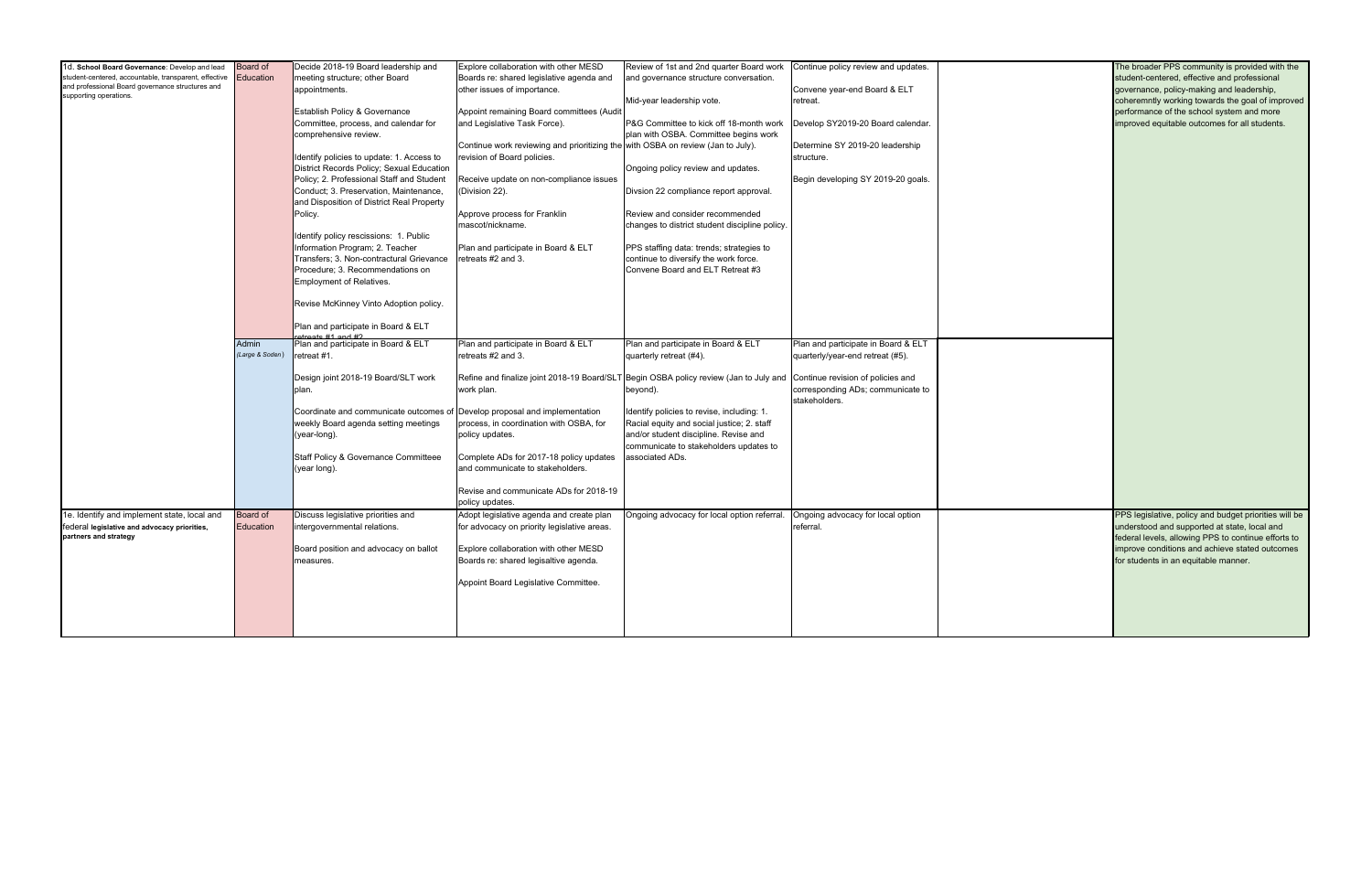| <b>Quarter 1</b><br>September) | (July- Desired Year-End Outcomes: |
|--------------------------------|-----------------------------------|

|                                                                                                                                                                                                                                                               | Admin<br>(Soden)                                      | State:                                                                                                                                                                                                                                                         | State:                                                                                                                                                                                                                                                        | State:                                                                                                                                                                                                                            | All levels: Ongoing advocacy; updates                                                                                                                                       |                                                                  |
|---------------------------------------------------------------------------------------------------------------------------------------------------------------------------------------------------------------------------------------------------------------|-------------------------------------------------------|----------------------------------------------------------------------------------------------------------------------------------------------------------------------------------------------------------------------------------------------------------------|---------------------------------------------------------------------------------------------------------------------------------------------------------------------------------------------------------------------------------------------------------------|-----------------------------------------------------------------------------------------------------------------------------------------------------------------------------------------------------------------------------------|-----------------------------------------------------------------------------------------------------------------------------------------------------------------------------|------------------------------------------------------------------|
|                                                                                                                                                                                                                                                               |                                                       | Develop and present draft 2019 state<br>legislative priorites for Board<br>consideration.                                                                                                                                                                      | Present final legislative priorities to Board<br>for adoption.                                                                                                                                                                                                | Advocate for PPS legislative policy and<br>funding priorities throughout legislative<br>session, coordinating with Board Legislative                                                                                              | to the Board.<br>State: Summarize outcomes and<br>impact of state legislative session.                                                                                      |                                                                  |
|                                                                                                                                                                                                                                                               |                                                       | Develop and implement strategy for<br>Whitehurst bills: identify ORS changes,<br>initiate Board and stakeholder/advocate                                                                                                                                       | Participate and lobby Whitehurst bills at<br>Legislative Days with Board participation.                                                                                                                                                                       | Task Force and providng bi-weekly updates<br>to the Board.                                                                                                                                                                        | Monitor local option levy campaign<br>activities.                                                                                                                           |                                                                  |
|                                                                                                                                                                                                                                                               |                                                       | outreach; submit draft concepts to LC;<br>obtain bill sponsors.                                                                                                                                                                                                | Plan and participate in MESD-area<br>legislative reception.<br>Local:                                                                                                                                                                                         | Local:<br>Finalize agreement with PBOT re IGA.                                                                                                                                                                                    |                                                                                                                                                                             |                                                                  |
|                                                                                                                                                                                                                                                               |                                                       | Participate in state school fund<br>discussions and strategy. Hire lobbying<br>contractor.                                                                                                                                                                     | Present PPB MOU/IGA for Board and City<br>Council approval.                                                                                                                                                                                                   | Implement City Council strategy to revise<br>land use codes relating to schools.                                                                                                                                                  |                                                                                                                                                                             |                                                                  |
|                                                                                                                                                                                                                                                               |                                                       | Local:                                                                                                                                                                                                                                                         | Develop plan to resolve outstanding IGA<br>issue with PBOT; update Board.                                                                                                                                                                                     | Initiate ongoing budget discussions with<br>County to identify shared funding priorities.                                                                                                                                         |                                                                                                                                                                             |                                                                  |
|                                                                                                                                                                                                                                                               |                                                       | Identify summary of policy and funding<br>issues underway and/or to be discussed<br>with City and County partners; convene                                                                                                                                     | Develop exception language for BDS/City<br>Council consideration; update and enlist                                                                                                                                                                           |                                                                                                                                                                                                                                   |                                                                                                                                                                             |                                                                  |
| High-Level Priorities & Shared Objectives: Board/                                                                                                                                                                                                             |                                                       | internal staff team to develop strategies<br>Quarter 1                                                                                                                                                                                                         | advocacy support from Board.<br>Quarter 2                                                                                                                                                                                                                     | <b>Quarter 3</b>                                                                                                                                                                                                                  | <b>Quarter 4</b>                                                                                                                                                            | <b>Quarter 1</b>                                                 |
| <b>Together, Board of Directors and District</b><br><b>Administration will:</b>                                                                                                                                                                               | <b>Admin</b><br>Role                                  | (July-September)                                                                                                                                                                                                                                               | (October- December)                                                                                                                                                                                                                                           | (January- March)                                                                                                                                                                                                                  | (April- June)                                                                                                                                                               | September)                                                       |
| learning environments and the<br>equitable opportunities to ensure all<br>students meet academic<br>milestones.                                                                                                                                               |                                                       |                                                                                                                                                                                                                                                                |                                                                                                                                                                                                                                                               |                                                                                                                                                                                                                                   |                                                                                                                                                                             |                                                                  |
| 2a: School Support & Supervision: to ensure<br>improved educational programming and outcomes,<br>especially for historically underserved students, build<br>stronger management structures, develop<br>differentiated school support plans, and integrate new | Board                                                 | Understand new Oregon student outcome<br>and school accountability measures, as<br>well as ESSA School Report Card system.                                                                                                                                     | Recieve Division 22 update and assess<br>Admin plan on getting into compliance with<br>all standards and needed policy or<br>resources.                                                                                                                       | Set clearly defined goals for all our students Assess and review system alignment<br>to have equitable access to college and<br>career prep.                                                                                      | and progress to the goals.                                                                                                                                                  |                                                                  |
| ODE accountability measures.                                                                                                                                                                                                                                  |                                                       |                                                                                                                                                                                                                                                                | Admin/Board review HS data (GPA, CTE<br>classes, IB/AP/dual credit, ACT scores) and<br>the IB/AP Student Bill of Rights.                                                                                                                                      | Resources identified in the budget to<br>support school supports and interventions.                                                                                                                                               |                                                                                                                                                                             |                                                                  |
|                                                                                                                                                                                                                                                               | Admin<br>Curtis, Cuellar,<br>Valentino &<br>Martinek) | Identify new principal supervisors<br>and a reorganized Office of School<br>Performance under an experienced Chief<br>of Schools.<br>Assess the conditions in school<br>communities to inform the development of<br>tiered support plans utilizing a number of | • Continued focus on development of<br>school improvement plans for CSI and TSI<br>schools; meet with ODE to review<br>requirements.<br>Continue providing regular feedback<br>to site leaders and differentiated support to<br>CSI, TSI and Title I schools. | Preparation of a SY2019-20 budget<br>proposal to resource identified school<br>supports and interventions, including for<br>Extended Learning opportunities (i.e.<br>summer programming).<br>Complete comprehensive instructional | Assess and review system alignment<br>and progress to the goals.                                                                                                            |                                                                  |
|                                                                                                                                                                                                                                                               |                                                       | data points.<br>School visits prioritized by school<br>need and include student council rep at<br>HS sites.<br>Launch SY2018-19 school leader<br>professional development with a planned                                                                       | Monthly professional development<br>sessions focused on instructional<br>eadership to principals.<br>Continue to develop the system-level<br>infrastructure support and intervene with<br>available resources.                                                | communication plan. Complete data<br>protocals for informing our work and the<br>budget for the 2019-20 school year.<br>Develop 2019-20 School Calendar<br>recommendation.                                                        |                                                                                                                                                                             |                                                                  |
|                                                                                                                                                                                                                                                               |                                                       | leadership Institute in August, followed by<br>a monthly syllabus of leadership<br>development and feedback opportunities.<br>Review SBAC outcomes.<br>Provide Oregon ESSA School<br>Report Card overview.                                                     | Continue to develop leadership<br>development model that ensures having a<br>robust leader pipeline                                                                                                                                                           | PPS Vote on High School Instructional<br>Hours.                                                                                                                                                                                   |                                                                                                                                                                             |                                                                  |
| 2b. Racial Equity & Social Justice: develop and<br>update Racial Equity Policy; develop and implement<br>culturally-specific efforts strategies.                                                                                                              | Board of<br>Education                                 |                                                                                                                                                                                                                                                                |                                                                                                                                                                                                                                                               | Review current policy.<br>Review and provide oversight for staff<br>framework for updated plan.<br>Identify potential budget impacts. Use the<br>Equity Policy as the lens for board<br>decisions and actions.                    | Amend (if necessary) current policy.<br>Monitor staff progress.<br>Budget for plan implementation. Use<br>the Equity Policy as the lens for board<br>decisions and actions. | Review completed<br>for annual evaluatio<br>as the lens for boat |

| Develop and begin to implement a differentiated<br>school support and intervention system that will<br>improve the capacity and conditions at schools to<br>accelerate improved student outcomes, especially<br>for historically underserved students.<br>Preparation of a SY2019-20 budget proposal that<br>will support improved school supports and<br>interventions.<br>Development of a<br>ODE-approved LEA plan for ESSA CSI/TSI<br>identified sites. Develop an Instruction and School<br>Communities work plan to ensure system<br>communication plan to keep all levels of the<br>organization informed about the instructional work.<br>Develop data protocols for informing our work.<br>Develop knowledge, skills and dispositions of<br>DISCO leaders to build the infrastructure<br>necessary to implement our core. Develop racial<br>equity and social justice framework. Develop<br>system development literature base.ESL<br>Progress will be measured against the<br>Review completed plan.<br>Calendar<br>for annual evaluation. Use the Equity Policy<br>accomplishment of the following goals:<br>as the lens for board decisions and actions.<br>Work to evolve PPS Equity and Social Justice<br>practices to a comprehensive, defined framework |                                                   |
|-------------------------------------------------------------------------------------------------------------------------------------------------------------------------------------------------------------------------------------------------------------------------------------------------------------------------------------------------------------------------------------------------------------------------------------------------------------------------------------------------------------------------------------------------------------------------------------------------------------------------------------------------------------------------------------------------------------------------------------------------------------------------------------------------------------------------------------------------------------------------------------------------------------------------------------------------------------------------------------------------------------------------------------------------------------------------------------------------------------------------------------------------------------------------------------------------------------------------------------------------------------------------|---------------------------------------------------|
|                                                                                                                                                                                                                                                                                                                                                                                                                                                                                                                                                                                                                                                                                                                                                                                                                                                                                                                                                                                                                                                                                                                                                                                                                                                                         | alignment. Develop an instructional comprehensive |
|                                                                                                                                                                                                                                                                                                                                                                                                                                                                                                                                                                                                                                                                                                                                                                                                                                                                                                                                                                                                                                                                                                                                                                                                                                                                         |                                                   |
|                                                                                                                                                                                                                                                                                                                                                                                                                                                                                                                                                                                                                                                                                                                                                                                                                                                                                                                                                                                                                                                                                                                                                                                                                                                                         |                                                   |
| with clear system-wide equity and social justice                                                                                                                                                                                                                                                                                                                                                                                                                                                                                                                                                                                                                                                                                                                                                                                                                                                                                                                                                                                                                                                                                                                                                                                                                        |                                                   |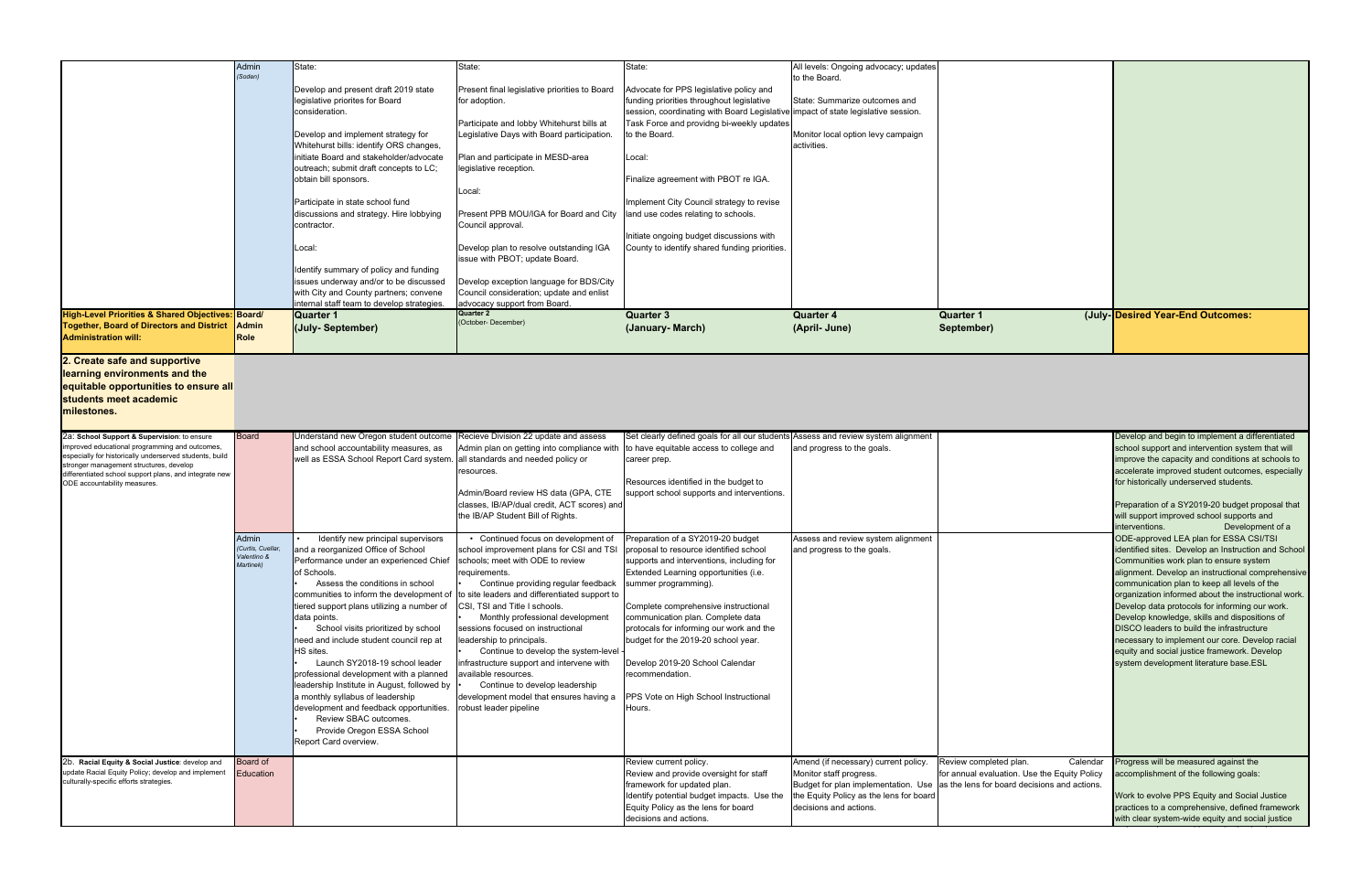|                                                       | Admin                        | Develop Racial Equity & Social Justice    | Commence RESJ Plan: Phase I: Bright         | Continue RESJ Plan Work: Phase II: Review                      | <b>Continue RESJ Plan Work: Phase</b>                               |  |
|-------------------------------------------------------|------------------------------|-------------------------------------------|---------------------------------------------|----------------------------------------------------------------|---------------------------------------------------------------------|--|
|                                                       | (GG, Ledezma, &<br>Martinek) | work plan to address the following goals: | Spots Discovery - Establish four temporary  | and Analysis: Using adapted appreciative inquiry               | V: Update Racial Equity and Social                                  |  |
|                                                       |                              |                                           | <b>RESJ Teams:</b>                          | process, continue to discover by reviewing and                 | Justice Policy: Make recommended                                    |  |
|                                                       |                              | Work to evolve PPS Equity and Social      |                                             | analyzing RESJ Catalog in SLT and the temporary<br>RESJ teams: | updates to existing PPS Racial                                      |  |
|                                                       |                              | Justice practices to a comprehensive,     | 1. Teaching and Learning;                   |                                                                | <b>Educational Equity Policy for</b>                                |  |
|                                                       |                              | defined framework with clear system-wide  | 2. Student Led Initiatives                  | 1. Teaching and Learning;                                      | adoption by PPS School Board.                                       |  |
|                                                       |                              |                                           |                                             | 2. Student Initiatives;                                        |                                                                     |  |
|                                                       |                              | equity and social justice actions and     | 3. Community Partnerships;                  | 3. Community Partnerships                                      |                                                                     |  |
|                                                       |                              | measurable results that lead to improved  | 3. Talent Diversity                         | 4. Talent Diversity.                                           | Draft Timeline: April 2019                                          |  |
|                                                       |                              | outcomes for all students.                |                                             |                                                                | <b>Activities:</b>                                                  |  |
|                                                       |                              |                                           | ID national best and promising RESJ         | Identify data sets and information to inform analysis          | Draft recommendations for                                           |  |
|                                                       |                              | Refine the PPS decision support tool      | practices and programs and gather           | Identify the causes and conditions for success and             | updated policy                                                      |  |
|                                                       |                              | (Equity Lens) and corresponding protocols | information                                 | analyze opportunities and challenges to leverage               | Follow board policy process                                         |  |
|                                                       |                              | that lead to measurable positive impacts  |                                             | existing levers at relevant stages of organizational           | Deliverables:                                                       |  |
|                                                       |                              |                                           |                                             | change at PPS.                                                 |                                                                     |  |
|                                                       |                              | for students.                             | Develop comprehensive RESJ Catalog of       |                                                                | A. Adopted RESJ Policy Update                                       |  |
|                                                       |                              |                                           | successful programs, practices and people   | Draft Timeline: December - January 2018                        |                                                                     |  |
|                                                       |                              | Update the PPS Equity and Social Justice  |                                             |                                                                |                                                                     |  |
|                                                       |                              | policy to reflect new framework.          | Share RESJ Catalog with SLT                 | Activities:                                                    |                                                                     |  |
|                                                       |                              |                                           |                                             | Schedule and develop agendas for weekly team                   |                                                                     |  |
|                                                       |                              | Recommend staffing and investment         | Coordinate information gathering with PPS   | meetings (3)                                                   |                                                                     |  |
|                                                       |                              |                                           |                                             | Present updates at weekly SLT meetings and                     |                                                                     |  |
|                                                       |                              | strategies to accomplish PPS Equity and   | Visioning process and leverage respective   | provide opportunities for SLT review and analysis              |                                                                     |  |
|                                                       |                              | Social Justice framework.                 | activities                                  |                                                                |                                                                     |  |
|                                                       |                              |                                           |                                             | Develop review framework in collaboration with                 |                                                                     |  |
|                                                       |                              | Coordinate and align E/SJ framework with  | Deliverables:                               | team members (3)                                               |                                                                     |  |
|                                                       |                              | PPS Visioning and subsequent Strategic    |                                             |                                                                |                                                                     |  |
|                                                       |                              | Planning processes.                       | A. RESJ Catalog                             | Review progress from PPS 5 Year Racial Equity                  |                                                                     |  |
|                                                       |                              |                                           |                                             | Plan and corresponding data                                    |                                                                     |  |
|                                                       |                              |                                           |                                             |                                                                |                                                                     |  |
|                                                       |                              |                                           | <b>RESJ Temporary Teams: Teaching</b><br>В. | Review progress of ODE African American and                    |                                                                     |  |
|                                                       |                              |                                           | and Learning, Student Led Initiatives,      | Native American Student                                        |                                                                     |  |
|                                                       |                              |                                           | Community Partnershins Talent Diversity     |                                                                |                                                                     |  |
| 2c. Academic Programming: place a key focus on        | Board of                     | Provide initial CTE status overview       | Review current status of PPS CTE            | Update to Board on grade retention.                            | Update on GVC implementation                                        |  |
| Curriculum, Instruction, & Assessment towards the     | Education                    |                                           | Programming.                                |                                                                |                                                                     |  |
| goal of ensuring all students have access to a        |                              |                                           |                                             |                                                                | CTE recommendations.                                                |  |
| rigorous, equitable educational opportunity, with a   |                              |                                           | Review Assessment Framework and status      |                                                                |                                                                     |  |
| particular attention to the middle grades experience. |                              |                                           | of implementation.                          |                                                                | Analysis of OTL Budget                                              |  |
|                                                       |                              |                                           |                                             |                                                                |                                                                     |  |
|                                                       | Admin                        | Prepare and offer summer PD opprtunities  | Continue teacher PD on GVC, MTSS and        | nitiate arts master plan work                                  | Complete draft of Ethnic Studies                                    |  |
|                                                       |                              |                                           |                                             |                                                                |                                                                     |  |
|                                                       | (Yvonne, Luis &              |                                           |                                             |                                                                |                                                                     |  |
|                                                       | Brenda)                      | in various content areas for teachers and | EBBL; develop FAQ w/ PAT.                   |                                                                |                                                                     |  |
|                                                       |                              | principals.                               |                                             | Update on Improvement Science                                  | Complete training plan for progress                                 |  |
|                                                       |                              |                                           | Continue developing CTE portfolio           | Framework                                                      | monitoring tool to be completed by                                  |  |
|                                                       |                              | Develop intial SY2018-19 districtwide     | recommendations to inform design &          |                                                                | next school year                                                    |  |
|                                                       |                              | teacher PD plan.                          | partnerships at Benson & Roosevelt;         | Prepare CTE progress report,                                   |                                                                     |  |
|                                                       |                              |                                           | present to BoE.                             |                                                                | Complete draft of Environmental                                     |  |
|                                                       |                              | Introduce MAP formative assessment.       |                                             | Literacy Adoption Update, and TAG Plan                         | Justice curriculum                                                  |  |
|                                                       |                              |                                           | Initiate ethnic studies curriculum          | and SPED supports.                                             |                                                                     |  |
|                                                       |                              |                                           |                                             |                                                                |                                                                     |  |
|                                                       |                              | Introduce Improvement Science             | development.                                |                                                                | Complete draft of SB 3499                                           |  |
|                                                       |                              | Framework Initiate CTE Master Plan        |                                             | Board and Admin: Create multi-year plan                        | expectations                                                        |  |
|                                                       |                              | development Present CTE overview to       | Ensure steps taken towards addressing       | with timelines to have all students receiving                  |                                                                     |  |
|                                                       |                              | BoE focused on standards and pathway      | LAU Plan and HB3499 ESL.                    | an equitable and rigorous middle grades                        | Complete initial draft of PK - 20 goals                             |  |
|                                                       |                              | placements across HSs.                    |                                             | experience; timelines, milestones and                          | and objectives                                                      |  |
|                                                       |                              |                                           |                                             | accountabilities set.                                          |                                                                     |  |
|                                                       |                              |                                           |                                             |                                                                | Complete initial plan for the                                       |  |
|                                                       |                              | Initiate and develop work plan goals in   |                                             |                                                                |                                                                     |  |
|                                                       |                              | TAG (including ACCESS) and SpEd           |                                             |                                                                | realignment of middle and high school                               |  |
|                                                       |                              | (including Pioneer) under new district    |                                             |                                                                | core curriculum, CTE, AP, and IB to                                 |  |
|                                                       |                              | leadership.                               |                                             |                                                                | reflect rigorous college admissions                                 |  |
|                                                       |                              |                                           |                                             |                                                                | and career industry standards                                       |  |
|                                                       |                              | Reimagine Visual and Performing Arts      |                                             |                                                                |                                                                     |  |
|                                                       |                              |                                           |                                             |                                                                |                                                                     |  |
|                                                       |                              | Complete Ethnic Studies Draft Curriculum  |                                             |                                                                | Complete initial implementation of<br>health and physical education |  |

| actions and measurable results that lead to<br>improved outcomes for all students.<br>Refine the PPS decision support tool (Equity Lens)<br>and corresponding protocols that lead to<br>measurable positive impacts for students.<br>Update the PPS Equity and Social Justice policy to<br>reflect new framework.<br>Recommend staffing and investment strategies to<br>accomplish PPS Equity and Social Justice<br>framework.<br>Coordinate and align E/SJ framework with PPS<br>Visioning and subsequent Strategic Planning<br>processes. Include student voice and student<br>engagement activities to ensure the inclusion of<br>underrepresented groups.<br><b>Observable and Measurable</b><br>Site administrators and teachers are better prepared to<br>transition to the delivery and supervision of the Guaranteed<br>and Viable Curriculum.<br>Development and implementation of a comprehensive district-<br>wide student assessment system to more effectively monitor<br>student progress and growth over time.<br>Implementation of cycles of continuous inquiry and<br>improvmeent across pilot schools and central offices, to<br>iterate our professional capacity in support of the charge we<br>have been given<br>Development of final draft of Arts Master Plan in alignment<br>with PPS and Portland's vision of visual and performing arts<br>integration across the City of Portland<br>Initiation of integrated language supports implementation<br>(DLI, ESL, etc.) to better address the needs of our English<br>language learners<br>Implementation of SB 3499 expectations (ESL Bill) to more<br>effectively address the needs of our English language<br>learners<br>Development of initial PK - 20 goals and objectives, in<br>alignment with the vision of establishing a "P - 20 District"<br>Realignment of College and Career programming in core<br>curriculum, CTE, AP, and IB to reflect rigorous college<br>admissions and career industry standards<br>Full implementation of health and physical education |  |
|------------------------------------------------------------------------------------------------------------------------------------------------------------------------------------------------------------------------------------------------------------------------------------------------------------------------------------------------------------------------------------------------------------------------------------------------------------------------------------------------------------------------------------------------------------------------------------------------------------------------------------------------------------------------------------------------------------------------------------------------------------------------------------------------------------------------------------------------------------------------------------------------------------------------------------------------------------------------------------------------------------------------------------------------------------------------------------------------------------------------------------------------------------------------------------------------------------------------------------------------------------------------------------------------------------------------------------------------------------------------------------------------------------------------------------------------------------------------------------------------------------------------------------------------------------------------------------------------------------------------------------------------------------------------------------------------------------------------------------------------------------------------------------------------------------------------------------------------------------------------------------------------------------------------------------------------------------------------------------------------------------------------------------------------------|--|
|                                                                                                                                                                                                                                                                                                                                                                                                                                                                                                                                                                                                                                                                                                                                                                                                                                                                                                                                                                                                                                                                                                                                                                                                                                                                                                                                                                                                                                                                                                                                                                                                                                                                                                                                                                                                                                                                                                                                                                                                                                                      |  |
|                                                                                                                                                                                                                                                                                                                                                                                                                                                                                                                                                                                                                                                                                                                                                                                                                                                                                                                                                                                                                                                                                                                                                                                                                                                                                                                                                                                                                                                                                                                                                                                                                                                                                                                                                                                                                                                                                                                                                                                                                                                      |  |
|                                                                                                                                                                                                                                                                                                                                                                                                                                                                                                                                                                                                                                                                                                                                                                                                                                                                                                                                                                                                                                                                                                                                                                                                                                                                                                                                                                                                                                                                                                                                                                                                                                                                                                                                                                                                                                                                                                                                                                                                                                                      |  |
|                                                                                                                                                                                                                                                                                                                                                                                                                                                                                                                                                                                                                                                                                                                                                                                                                                                                                                                                                                                                                                                                                                                                                                                                                                                                                                                                                                                                                                                                                                                                                                                                                                                                                                                                                                                                                                                                                                                                                                                                                                                      |  |
|                                                                                                                                                                                                                                                                                                                                                                                                                                                                                                                                                                                                                                                                                                                                                                                                                                                                                                                                                                                                                                                                                                                                                                                                                                                                                                                                                                                                                                                                                                                                                                                                                                                                                                                                                                                                                                                                                                                                                                                                                                                      |  |
|                                                                                                                                                                                                                                                                                                                                                                                                                                                                                                                                                                                                                                                                                                                                                                                                                                                                                                                                                                                                                                                                                                                                                                                                                                                                                                                                                                                                                                                                                                                                                                                                                                                                                                                                                                                                                                                                                                                                                                                                                                                      |  |
|                                                                                                                                                                                                                                                                                                                                                                                                                                                                                                                                                                                                                                                                                                                                                                                                                                                                                                                                                                                                                                                                                                                                                                                                                                                                                                                                                                                                                                                                                                                                                                                                                                                                                                                                                                                                                                                                                                                                                                                                                                                      |  |
|                                                                                                                                                                                                                                                                                                                                                                                                                                                                                                                                                                                                                                                                                                                                                                                                                                                                                                                                                                                                                                                                                                                                                                                                                                                                                                                                                                                                                                                                                                                                                                                                                                                                                                                                                                                                                                                                                                                                                                                                                                                      |  |
|                                                                                                                                                                                                                                                                                                                                                                                                                                                                                                                                                                                                                                                                                                                                                                                                                                                                                                                                                                                                                                                                                                                                                                                                                                                                                                                                                                                                                                                                                                                                                                                                                                                                                                                                                                                                                                                                                                                                                                                                                                                      |  |
|                                                                                                                                                                                                                                                                                                                                                                                                                                                                                                                                                                                                                                                                                                                                                                                                                                                                                                                                                                                                                                                                                                                                                                                                                                                                                                                                                                                                                                                                                                                                                                                                                                                                                                                                                                                                                                                                                                                                                                                                                                                      |  |
|                                                                                                                                                                                                                                                                                                                                                                                                                                                                                                                                                                                                                                                                                                                                                                                                                                                                                                                                                                                                                                                                                                                                                                                                                                                                                                                                                                                                                                                                                                                                                                                                                                                                                                                                                                                                                                                                                                                                                                                                                                                      |  |
|                                                                                                                                                                                                                                                                                                                                                                                                                                                                                                                                                                                                                                                                                                                                                                                                                                                                                                                                                                                                                                                                                                                                                                                                                                                                                                                                                                                                                                                                                                                                                                                                                                                                                                                                                                                                                                                                                                                                                                                                                                                      |  |
|                                                                                                                                                                                                                                                                                                                                                                                                                                                                                                                                                                                                                                                                                                                                                                                                                                                                                                                                                                                                                                                                                                                                                                                                                                                                                                                                                                                                                                                                                                                                                                                                                                                                                                                                                                                                                                                                                                                                                                                                                                                      |  |
|                                                                                                                                                                                                                                                                                                                                                                                                                                                                                                                                                                                                                                                                                                                                                                                                                                                                                                                                                                                                                                                                                                                                                                                                                                                                                                                                                                                                                                                                                                                                                                                                                                                                                                                                                                                                                                                                                                                                                                                                                                                      |  |
|                                                                                                                                                                                                                                                                                                                                                                                                                                                                                                                                                                                                                                                                                                                                                                                                                                                                                                                                                                                                                                                                                                                                                                                                                                                                                                                                                                                                                                                                                                                                                                                                                                                                                                                                                                                                                                                                                                                                                                                                                                                      |  |
|                                                                                                                                                                                                                                                                                                                                                                                                                                                                                                                                                                                                                                                                                                                                                                                                                                                                                                                                                                                                                                                                                                                                                                                                                                                                                                                                                                                                                                                                                                                                                                                                                                                                                                                                                                                                                                                                                                                                                                                                                                                      |  |
|                                                                                                                                                                                                                                                                                                                                                                                                                                                                                                                                                                                                                                                                                                                                                                                                                                                                                                                                                                                                                                                                                                                                                                                                                                                                                                                                                                                                                                                                                                                                                                                                                                                                                                                                                                                                                                                                                                                                                                                                                                                      |  |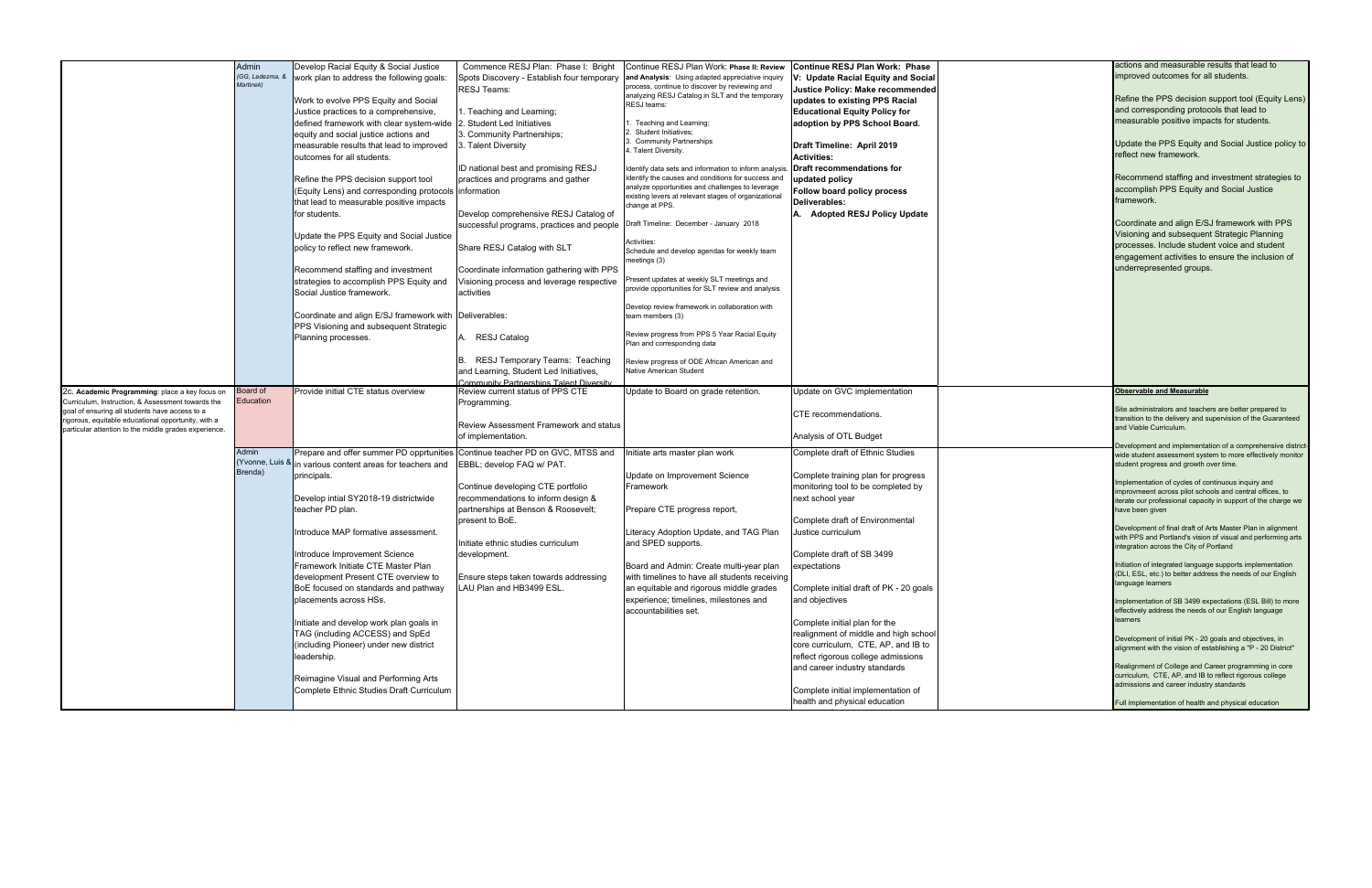| 2d. Safe and Supportive Learning Environments:<br>mprove overall student safety and wellness, including<br>implementation of all recommendations from the<br>Whitehurst report.      | <b>Board</b><br>Admin<br>(Soden,<br>Martinek, | Monitor and support ongoing Whitehurst<br>implementation by staff; advocate with<br>policymakers.<br>1st quarterly report to Board:<br>Training - online mandatory training 1.<br>1.<br>updated; in-person admin training held;                                                                                                                                                                                                                                                                                                                                                                                                                                                                                                                                                                                                                                                                                                                                                                                                                                                                                                                      | Policy development with stakeholder input.<br>Update associated policies (Professional<br>Conduct, Field Trip).<br>Decide on PAT contract re-opening on<br>related topic areas.<br>Advocate for related Legislative initiatives.<br>2nd quarterly report to Board:<br>Training updates; Completion date<br>for all employees regarding the virtual                                                                                                                                                                                                                                                                                                                                                                                                                                                                                                                                                                                                                                                                                                                                                                                                                                                                                                                                                                                                                                                                                                                                                                                                               | Continue advocacy for related legislative<br>initiatives. Provide input on Student<br>Discipline policy revisions.<br>3rd quartely update to the Board.<br>Recruitment/onboarding of new Title 1.<br>1.                                                                                                                                                                                                                                                                                                                                                                                                                                                                                                                                                                                                                                                                                                                                                                                                                                                                                                                                                                                                                                                                                                                                              | Continue advocacy for related<br>Legislative initiatives. Approve<br><b>Student Discipline Policy</b><br>4th quarterly update to the Board.<br>Complete implementation of                                                                                                                                                                                                                                                                                                                                                                                                                                                                                                                                                                                                                                                                                                                                                                                                                                                                                                                                                                                                                                                                                                                                                                                                                                                                  |  |
|--------------------------------------------------------------------------------------------------------------------------------------------------------------------------------------|-----------------------------------------------|------------------------------------------------------------------------------------------------------------------------------------------------------------------------------------------------------------------------------------------------------------------------------------------------------------------------------------------------------------------------------------------------------------------------------------------------------------------------------------------------------------------------------------------------------------------------------------------------------------------------------------------------------------------------------------------------------------------------------------------------------------------------------------------------------------------------------------------------------------------------------------------------------------------------------------------------------------------------------------------------------------------------------------------------------------------------------------------------------------------------------------------------------|------------------------------------------------------------------------------------------------------------------------------------------------------------------------------------------------------------------------------------------------------------------------------------------------------------------------------------------------------------------------------------------------------------------------------------------------------------------------------------------------------------------------------------------------------------------------------------------------------------------------------------------------------------------------------------------------------------------------------------------------------------------------------------------------------------------------------------------------------------------------------------------------------------------------------------------------------------------------------------------------------------------------------------------------------------------------------------------------------------------------------------------------------------------------------------------------------------------------------------------------------------------------------------------------------------------------------------------------------------------------------------------------------------------------------------------------------------------------------------------------------------------------------------------------------------------|------------------------------------------------------------------------------------------------------------------------------------------------------------------------------------------------------------------------------------------------------------------------------------------------------------------------------------------------------------------------------------------------------------------------------------------------------------------------------------------------------------------------------------------------------------------------------------------------------------------------------------------------------------------------------------------------------------------------------------------------------------------------------------------------------------------------------------------------------------------------------------------------------------------------------------------------------------------------------------------------------------------------------------------------------------------------------------------------------------------------------------------------------------------------------------------------------------------------------------------------------------------------------------------------------------------------------------------------------|--------------------------------------------------------------------------------------------------------------------------------------------------------------------------------------------------------------------------------------------------------------------------------------------------------------------------------------------------------------------------------------------------------------------------------------------------------------------------------------------------------------------------------------------------------------------------------------------------------------------------------------------------------------------------------------------------------------------------------------------------------------------------------------------------------------------------------------------------------------------------------------------------------------------------------------------------------------------------------------------------------------------------------------------------------------------------------------------------------------------------------------------------------------------------------------------------------------------------------------------------------------------------------------------------------------------------------------------------------------------------------------------------------------------------------------------|--|
| 2e. Student Voice & Leadership: promote student & Board                                                                                                                              | Cuellar &<br>Reese)                           | other employee groups planned<br>Ongoing Title IX director<br>recruitment<br>Refine scope and selection of<br>incidence reporting software systems<br>Initial legislative concepts<br>discussed, refined, and strategy<br>developed; identified legislative sponsors.<br>Continue refining updates to Staff<br>Professional Conduct policy through Policy 3.<br>& Governance Committee.<br>Hire staff for MTSS department.<br>6.<br>7.<br>Provide MTSS overview with<br>principals in conjunction with C&I.<br>Launch pilot sites for SEL (social<br>8.<br>emotional learning) curriculum.<br>Coordinate and launch REAHL<br>9.<br>continuum of care to include additional MH Policy & Governance Committee.<br>contract supports and QMHP support for<br>students in residential facilities<br>Plan to provide Student Threat<br>10.<br>8 schools<br>Fully staff Rapid Response Team 8.<br>11.<br>for behavioral supports in schools.<br>Review SPED programs / funding for feedback.<br>12.<br>and supports needed for students on IEPs 9.<br>Implement ABA contract for<br>a.<br>students in need and on IEPs. Hire staff<br>for MTSS department. | training modules (10/31/2018). Central<br>Office Investigations Training will be<br>conducted (11/16/2018). Investigations<br>Training will be conducted for all school<br>administrators (12/13/2018). Planning for<br>volunteer and contractor trainings.<br>Ongoing recruitment of Title IX<br>Director and new SIRC Coordinator<br>position under recruitment<br>Complete software vendor<br>onboarding<br>4.<br>Description of legislative fixes and<br>strategy; review legislative concepts drafted 6.<br>by LC Co-plan with Board elements of PAT<br>contract opener.<br>Continue revisions to Staff<br>5.<br>Professional Conduct policy through the<br>Refine and finalize Title IX resource<br>6.<br>page on PPS website.<br>Create new department of Student<br>17.<br>Assessment training for all K-5, 6-8 and K- Engagement and Community Partnerships<br>under the OSSS.<br>Develop SEL workgroup to review<br>pilot programs/data and meet with admin<br>RFP for data collection tools for<br>MTSS roll out<br>10.<br>RFP for MTSS training in cohorts<br>11.<br>Review pilot sites for SEL (social<br>emotional learning) curriculum.<br>Recommendations for SEL curriculum for<br>all K-5 and K-8 schools - align with C&I.<br><b>Extracurricular Activities Offerings</b><br>12.<br>and Fees Review<br>Semester update on Counseling<br>13.<br>and High School M98 Success Plan.<br>Create a discipline policy review<br>14.<br>committee.<br>15.<br>Roll out Successful Schools survey<br>to all 5,7,10th grade students and all<br>families | IX Director and transition Title IX to the<br>Office of Student Support Services<br>Recruitment/onboarding of new<br>SIRC Coordinator.<br>Completion date for all face to face<br>trainings Refine and implement plan to train 2.<br>contractors and volunteers.<br>Develop and implement training for<br>new incident tracking software (Origami).<br>Continue planning for PAT contract opener. 3.<br>Pursue passage of Whitehurst bills<br>during legislative session.<br>Provide Board an update on MTSS<br>roll out and Restorative Practices work.<br>Begin PD in cohorts for MTSS / data [5.]<br>collection tool.<br>Receive Successful Schools Survey<br>results and train school admin in how to<br>interpret the data. Provide update to board. administrators on new discipline<br>Finish review, create and begin to<br>implement SPED procedures for para<br>assignment, placement options and<br>complaint process within SPED<br>Department.<br>Decide on next set of schools for<br>10.<br>SEL roll out and begin pre-meetings with<br>selected principals.<br>11.<br>Implement curriculum training for<br>REAHL/ health-related curriculum for all<br>health teachers in 6-8 grades. Begin<br>training plan for all K-5 teachers for<br>following year. (If SAMSHA grant is<br>approved)<br>Continue work on comprehensive revision | significant/employee incident tracking<br>system (Origami) and make<br>budgetary recommendations to<br>support data tracking, filing and<br>management.<br>Continue training for<br>contractors and volunteers. PAT<br>contract opener meetings and<br>discussions.<br>Pursue passage of Whitehurst<br>bills during legislative session.<br>Semester updates on<br>Counseling and High School M98<br>Success Plan.<br>Make budgetary<br>recommendations for support year<br>two of the REAHL work,<br>6.<br>Training scheduled for<br>policy<br>7.<br>Print & publish updated<br>Student Discipline Handbook,<br>including updated discipline policy.<br>Ensure all STAT and SIRC<br>8.<br>training has been completed for all<br>schools and develop PD plan for new<br>employees to receive the training.<br>Recommend increased<br>9.<br>supports for SEL implementation of<br>PA / TOSA for coaching and<br>mentoring schools/admin<br><b>Recommend SPED</b><br>10.<br>budgetary funding and supports<br>needed for ABA, inclusive practices,<br>support of special classrooms and for<br>students with increased behavioral<br>and/or safety and health issues<br>Use Successful Schools<br>11.<br>Survey to set school climate goals for<br>schools and for student and family<br>engagement activities<br>Complete PD plan for MTSS<br>12.<br>roll out with 2nd cohort for fall and full<br>training plan for data tracking system. |  |
| amily voice and supports; expand student leadership<br>opportunities, including support of District Student<br>Council activities; develop/ update Student<br>Representative Policy. |                                               |                                                                                                                                                                                                                                                                                                                                                                                                                                                                                                                                                                                                                                                                                                                                                                                                                                                                                                                                                                                                                                                                                                                                                      |                                                                                                                                                                                                                                                                                                                                                                                                                                                                                                                                                                                                                                                                                                                                                                                                                                                                                                                                                                                                                                                                                                                                                                                                                                                                                                                                                                                                                                                                                                                                                                  | of Student Representative Policy                                                                                                                                                                                                                                                                                                                                                                                                                                                                                                                                                                                                                                                                                                                                                                                                                                                                                                                                                                                                                                                                                                                                                                                                                                                                                                                     |                                                                                                                                                                                                                                                                                                                                                                                                                                                                                                                                                                                                                                                                                                                                                                                                                                                                                                                                                                                                                                                                                                                                                                                                                                                                                                                                                                                                                                            |  |

| All recommendations from the Whitehurst<br>investigation are on track, resulting in increased<br>student safety through enhanced<br>training/awareness and reporting of student safety-<br>related issues.<br>Participation rate of the Successful Schools<br>Survey is 50% for students and 30% for parents<br>Data collected from Rapid Response Team,<br>SEL pilot schools, MTSS cohort one, successful<br>school climate survey, MH supports and Threat<br>assessment data will help to determine baseline<br>year for creation of goals for:<br>Increased student participation through<br>o<br>attendance rates<br>Higher ratings on surveys in regards to<br>$\circ$<br>students feeling safe and supported in school<br>Implementation of MTSS systems in cohort<br>o<br>one<br>Decrease in suspensions/expulsions<br>о<br>Decrease in Rapid Response Team referrals<br>О<br>Increase in REAHL supports provided to<br>$\circ$<br>students<br>Increase in student engagement activites<br>o |
|-----------------------------------------------------------------------------------------------------------------------------------------------------------------------------------------------------------------------------------------------------------------------------------------------------------------------------------------------------------------------------------------------------------------------------------------------------------------------------------------------------------------------------------------------------------------------------------------------------------------------------------------------------------------------------------------------------------------------------------------------------------------------------------------------------------------------------------------------------------------------------------------------------------------------------------------------------------------------------------------------------|
| Create and implement a new department of Student                                                                                                                                                                                                                                                                                                                                                                                                                                                                                                                                                                                                                                                                                                                                                                                                                                                                                                                                                    |
| engagement and Community Partnerships in order to<br>improve student and family engagement opportunities                                                                                                                                                                                                                                                                                                                                                                                                                                                                                                                                                                                                                                                                                                                                                                                                                                                                                            |
|                                                                                                                                                                                                                                                                                                                                                                                                                                                                                                                                                                                                                                                                                                                                                                                                                                                                                                                                                                                                     |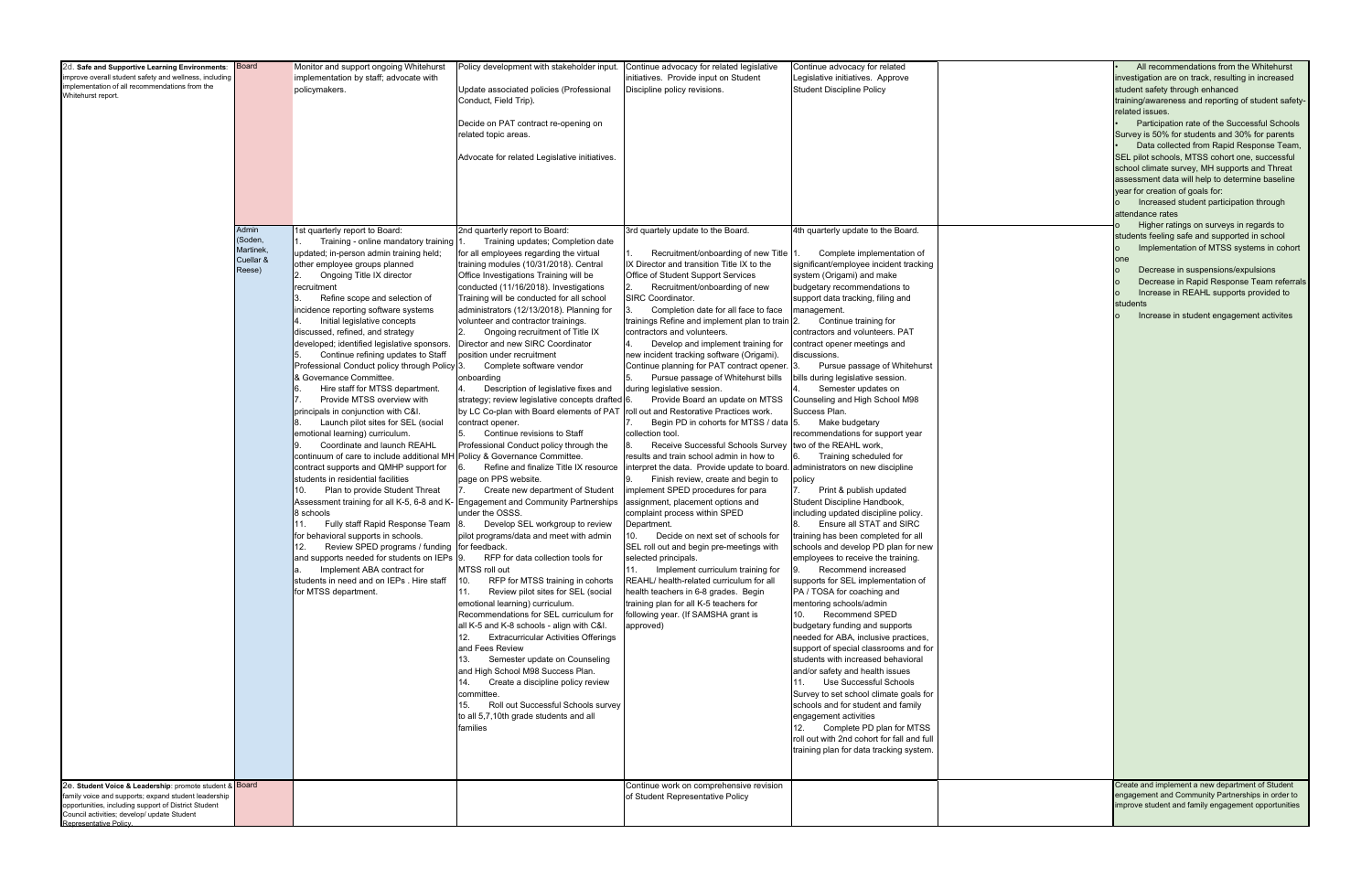|                                                                                                                                                                            | Admin<br>'Martinek/<br>Ledezma /<br>Cameron) | Launch new Office of Student Support<br>Services (consolidate health, special<br>education, counseling).<br>Include student panel and performers at<br>Leading & Learning Together" leadership<br>Institute.<br>Implement "Shadow-A-Student in<br>September" opportunity.                                                                                                                                                                                                                                                                                                                                 | Present annual Ombudsman Report to the<br>Board.<br>Launch department-level staff team<br>focused on student leadership.<br>Present to BoE student climate survey for<br>implementation in January.<br>Develop new student engagement and<br>community partnerships dept.<br>Communicate to families and students in<br>order to help create a plan                                                                                                                                                                                                                                                                                                                                                                                                                                                                                       | Develop Student and Family Engagement<br>Plan. Hold first family resource night for<br>students and families suffering from mental<br>health and addiction issues. Include<br>suicide prevention resources as well.                                                                                                                                                                                                                                                                                                                                                                                                                                                                                                                                                                                                                                                            | Develop budget for student<br>engagment department to include<br>support for GSA, Black, Gifted and<br>Talented and Latino among other<br>events, activities and advocacy<br>efforts.                                                                                                  |                                |
|----------------------------------------------------------------------------------------------------------------------------------------------------------------------------|----------------------------------------------|-----------------------------------------------------------------------------------------------------------------------------------------------------------------------------------------------------------------------------------------------------------------------------------------------------------------------------------------------------------------------------------------------------------------------------------------------------------------------------------------------------------------------------------------------------------------------------------------------------------|-------------------------------------------------------------------------------------------------------------------------------------------------------------------------------------------------------------------------------------------------------------------------------------------------------------------------------------------------------------------------------------------------------------------------------------------------------------------------------------------------------------------------------------------------------------------------------------------------------------------------------------------------------------------------------------------------------------------------------------------------------------------------------------------------------------------------------------------|--------------------------------------------------------------------------------------------------------------------------------------------------------------------------------------------------------------------------------------------------------------------------------------------------------------------------------------------------------------------------------------------------------------------------------------------------------------------------------------------------------------------------------------------------------------------------------------------------------------------------------------------------------------------------------------------------------------------------------------------------------------------------------------------------------------------------------------------------------------------------------|----------------------------------------------------------------------------------------------------------------------------------------------------------------------------------------------------------------------------------------------------------------------------------------|--------------------------------|
| 2f. Building Community Trust: through<br>ransparency, stakeholder engagement and effective<br>communications channels                                                      | <b>Board</b>                                 |                                                                                                                                                                                                                                                                                                                                                                                                                                                                                                                                                                                                           | Hold Student Leadership Conference<br>Promote district key messages in<br>conversations, interviews and social media<br>communications<br>Participate in community engagement<br>opportunities (Visioning, Benson campus<br>statkeholders, etc.)                                                                                                                                                                                                                                                                                                                                                                                                                                                                                                                                                                                          | Participate in briefings to roll out media<br>protocol and participate in media training<br>available to board members                                                                                                                                                                                                                                                                                                                                                                                                                                                                                                                                                                                                                                                                                                                                                         | Vote on new Franklin mascot                                                                                                                                                                                                                                                            |                                |
|                                                                                                                                                                            | Admin<br>(Cameron)                           | Establish an incident / emergency<br>communications protocol in conjunction<br>with Emergency Services department.<br>Initiate standard process for cascade of<br>information to internal audiences.<br>Improve Language Access for families by<br>establishing a scheduling system for<br>translation and interpretation requests,<br>provide materials for parents and schools<br>to more easily access language access<br>services, ensure library of web forms is<br>translated and available in five languages,<br>and secure interpretation resources for<br>parent/teacher conferences in November | Recruit and onboard new Public<br>Information Officer and Director of<br>Community Engagement.<br>Develop a communications framework,<br>strategy and key message platform.<br>Implement a content calendar for all<br>communications channels with a focus on<br>highlighting student perspectives,<br>accomplishments in teaching and learning<br>and amplifying the Superintendent's focus<br>areas and priorities to advance the mission<br>of the district.<br>Update brand identity standards and roll out<br>brand guidelines including a library of<br>templates and branded merchandise<br>template.<br>Launch Franklin High School mascot<br>renaming engagement process and<br>evaluate priority needs for school branding<br>and identity.<br>Initiate calendar of internal events to help<br>keep staff informed and provide | Establish media protocol and conduct media<br>trainings.<br>Develop a high level community engagement<br>strategy and identify highest priority community<br>engagement needs across the district.<br>Implement the Meyer Memorial Trust grant for<br>community engagement in crafting this strategy. design work begins.<br>Engage K-12 experts in social media and web<br>content strategy to develop a plan for enhancing content refresh and new web governance.<br>content and improving both communications<br>and engagement through the district's owned<br>media.<br>Identify service level for services provided to<br>central office departments and schools by the<br>CAPE team such for language access,<br>multimedia services and audio visual support<br>and graphic design services. Complete<br>assessment of service level for inclusion in<br>FY20 budget. | Incorporate outcome from visioning<br>process to inform plan for a PPS brand<br>refresh in FY20. With a future step for a<br>complete web redesign in FY21.<br>Superintendent and Board approves new<br>mascot for Franklin High School and<br>Launch implementation of short term web |                                |
| <b>High-Level Priorities &amp; Shared Objectives: Board/</b><br><b>Together, Board of Directors and District</b><br><b>Administration will:</b>                            | Admin<br>Role                                | Quarter 1<br>(July-September)                                                                                                                                                                                                                                                                                                                                                                                                                                                                                                                                                                             | <b>Quarter 2</b><br>(October- December)                                                                                                                                                                                                                                                                                                                                                                                                                                                                                                                                                                                                                                                                                                                                                                                                   | <b>Quarter 3</b><br>(January- March)                                                                                                                                                                                                                                                                                                                                                                                                                                                                                                                                                                                                                                                                                                                                                                                                                                           | <b>Quarter 4</b><br>(April- June)                                                                                                                                                                                                                                                      | <b>Quarter 1</b><br>September) |
| 3. Allocate and align all resources<br>(people, budget and facilities) in<br>strategic and impactful ways to<br>support the continuous<br>improvement of student outcomes. |                                              |                                                                                                                                                                                                                                                                                                                                                                                                                                                                                                                                                                                                           |                                                                                                                                                                                                                                                                                                                                                                                                                                                                                                                                                                                                                                                                                                                                                                                                                                           |                                                                                                                                                                                                                                                                                                                                                                                                                                                                                                                                                                                                                                                                                                                                                                                                                                                                                |                                                                                                                                                                                                                                                                                        |                                |

|                                |        | Board members are equipped with accurate, timely<br>information to share with constituents.<br>Board amplifies PPS stories and amplifies<br>messages highlighting progress and<br>accomplishments and commitments to continuous<br>improvement.<br>Significant and impactful district decisions are<br>informed in advance by community input and<br>communiities and the general public are informed<br>about how their input was used.<br>Key stakeholders are informed and equipped with<br>timely accurate information on criticial issues.<br>Local media coverage shifts to fair and balanced<br>reporting of newsworthy topics and the community<br>is receiving accurate reports about district<br>achievements in teaching and learning and<br>highlighting student outcomes.<br>Fulfill all requirements associated with the Meyer<br>Memorial Grant for community engagement in year<br>one.<br>Information is easily accessible to students,<br>parents and community members via PPS owned<br>media channels and collateral materials. |
|--------------------------------|--------|-----------------------------------------------------------------------------------------------------------------------------------------------------------------------------------------------------------------------------------------------------------------------------------------------------------------------------------------------------------------------------------------------------------------------------------------------------------------------------------------------------------------------------------------------------------------------------------------------------------------------------------------------------------------------------------------------------------------------------------------------------------------------------------------------------------------------------------------------------------------------------------------------------------------------------------------------------------------------------------------------------------------------------------------------------|
| <b>Quarter 1</b><br>September) | (July- | <b>Desired Year-End Outcomes:</b>                                                                                                                                                                                                                                                                                                                                                                                                                                                                                                                                                                                                                                                                                                                                                                                                                                                                                                                                                                                                                   |
|                                |        |                                                                                                                                                                                                                                                                                                                                                                                                                                                                                                                                                                                                                                                                                                                                                                                                                                                                                                                                                                                                                                                     |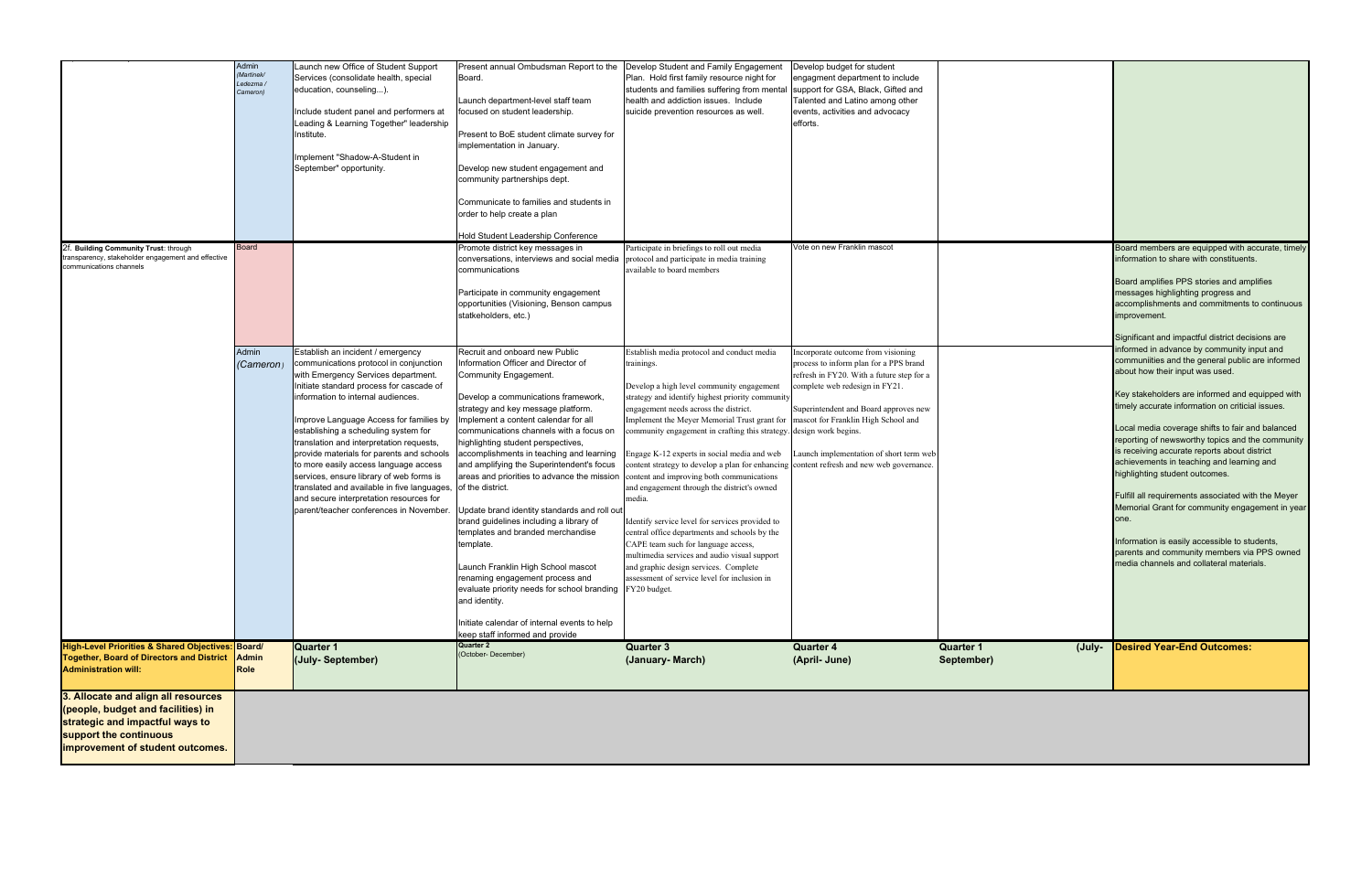| 3a. District Budget: approve and adopt 2019-20     | Board of           | Authorize annual annual financial        | Approve CBRC Appointments; Approve             | Budget Framework (March); Share impacts      | Review Superintendent's Proposed        |  |
|----------------------------------------------------|--------------------|------------------------------------------|------------------------------------------------|----------------------------------------------|-----------------------------------------|--|
| District Budget aligned to strategic plan; provide | Education          | resolutions: Banks, Depositories, Deputy | <b>Investment Policy; Appoint Board Audit</b>  | of Legislative co-chair's budget.            | Budget for 2019-20 priority areas:      |  |
| financial oversight.                               |                    | Clerks, Clerk and Financial Auditors.    | Committee members.                             |                                              | curriculum, PD, school improvement/     |  |
|                                                    |                    |                                          |                                                | Appoint Ex Officio Audit Committee           | data, student supports, operational     |  |
|                                                    |                    | Budget process overview.                 | Review ongoing contract process                | Members; hire internal performance           | functions; (April); CBRC Report to the  |  |
|                                                    |                    |                                          | improvements.                                  | auditors; create Audit Committee work plan   | Board; 2019-20 Budget Approval          |  |
|                                                    |                    |                                          |                                                |                                              |                                         |  |
|                                                    |                    |                                          |                                                | for 2018-19.                                 | (May); Budget Adoption, TSCC            |  |
|                                                    |                    |                                          | Accept CAFR.                                   |                                              | Hearing (June)                          |  |
|                                                    |                    |                                          |                                                | Accept Secretary of State audit and release  |                                         |  |
|                                                    |                    |                                          | Receive and assess draft Secretary Of          | Superintendent's management response.        | <b>ESSA Discussion/Intro-Financials</b> |  |
|                                                    |                    |                                          | State audit; prepare responses.                |                                              |                                         |  |
|                                                    |                    |                                          |                                                | Quarterly review of management SOS           | Audit Committee receive Bond            |  |
|                                                    |                    |                                          | Approve budget calendar.                       | Audit Implementation Plan.                   | Performance Audit and Management        |  |
|                                                    |                    |                                          |                                                |                                              | Response.                               |  |
|                                                    |                    |                                          |                                                |                                              |                                         |  |
|                                                    |                    |                                          |                                                | Forecast5 demonstration.                     |                                         |  |
|                                                    |                    |                                          |                                                |                                              | <b>Nutrition Services Meal Price</b>    |  |
|                                                    |                    |                                          |                                                |                                              | Increase                                |  |
|                                                    |                    |                                          |                                                |                                              |                                         |  |
|                                                    |                    |                                          |                                                |                                              | Audit Committee quarterly update.       |  |
|                                                    |                    |                                          |                                                |                                              |                                         |  |
|                                                    |                    |                                          |                                                |                                              | Quarterly review of management          |  |
|                                                    |                    |                                          |                                                |                                              | SOS Audit Implementation Plan.          |  |
|                                                    |                    |                                          |                                                |                                              |                                         |  |
|                                                    | Admin              |                                          | Post and recruit internal auditors positions.  | 2019-20 school staffing plan & budget        | Facilitate budget process.              |  |
|                                                    | (Claire & Cynthia) |                                          |                                                | update.                                      |                                         |  |
|                                                    |                    |                                          | Draft contracts approval form instituted.      |                                              | Present the Bond Audit and              |  |
|                                                    |                    |                                          |                                                | Prepare response to SOS Audit.               | Management response to Audit            |  |
|                                                    |                    |                                          | Deliver the management response to the         |                                              | Committee and Board.                    |  |
|                                                    |                    |                                          | 2016-17 fees audit.                            | Superintendent's Proposed 2019-20            |                                         |  |
|                                                    |                    |                                          |                                                | Budget.                                      | Present quarterly financial report.     |  |
|                                                    |                    |                                          | Quarterly financial report.                    |                                              |                                         |  |
|                                                    |                    |                                          |                                                |                                              |                                         |  |
|                                                    |                    |                                          |                                                | Develop budget investment                    |                                         |  |
|                                                    |                    |                                          | Develop policy proposal for fundraising by     | recommendations for curriculum, PD,          |                                         |  |
|                                                    |                    |                                          | schools.                                       | MTSS, REAHL implementation, SPED             |                                         |  |
|                                                    |                    |                                          |                                                | programming and assessment/ tools during     |                                         |  |
|                                                    |                    |                                          | Work with instructional staff to develop       | SY19-20. Include Extended                    |                                         |  |
|                                                    |                    |                                          | common metrics and reporting templates         | Learning/Summer School funding proposal.     |                                         |  |
|                                                    |                    |                                          | for instructional contracts.                   |                                              |                                         |  |
|                                                    |                    |                                          |                                                | Present quarterly financial report.          |                                         |  |
|                                                    |                    |                                          |                                                |                                              |                                         |  |
|                                                    |                    |                                          | Update public contracting rules.               |                                              |                                         |  |
|                                                    |                    |                                          |                                                | Equity in Public Purchasing and              |                                         |  |
|                                                    |                    |                                          |                                                | Contracting (EPCC) update to the board       |                                         |  |
|                                                    |                    |                                          |                                                | (info report only).                          |                                         |  |
|                                                    |                    |                                          |                                                |                                              |                                         |  |
| 3b. Talent Management: talent planning,            | <b>Board</b>       | <b>ATU Contract Approval</b>             | DCU Contract Approval.                         | Report on HR goals and metrics, including    | Provide authority and direction for     |  |
| compensation, Labor Relations & Collective         |                    |                                          |                                                | length of time of staff on paid admin leave. | CBAs expiring June 30.                  |  |
| Bargaining Agreements; Prepare for and engage in   |                    |                                          | Provide authority and direction for PAT        |                                              |                                         |  |
| contract discussions with represented employees;   |                    |                                          | contract; Board representation at negotiations |                                              |                                         |  |
| successfully conclude contract negotiations        |                    |                                          |                                                |                                              |                                         |  |
|                                                    |                    |                                          | with PAT.                                      |                                              |                                         |  |
|                                                    |                    |                                          |                                                |                                              |                                         |  |

| Annual adoption of financial resolutions.                                                                      |
|----------------------------------------------------------------------------------------------------------------|
| Adopt 2019-20 budget, impose tax levies and<br>appropriate funds.                                              |
| Internal performance auditors hired, audit work plan<br>created and audit work reported quarterly.             |
| Secretary of State audit response completed and<br>implementation of improved processes reported<br>quarterly. |
| Ongoing contract process improved.                                                                             |
| Local Option Levy referred for May election.                                                                   |
| Nutrition Services meal prices approved.                                                                       |
| Quarterly financial reports.                                                                                   |
|                                                                                                                |
|                                                                                                                |
|                                                                                                                |
|                                                                                                                |
|                                                                                                                |
|                                                                                                                |
|                                                                                                                |
|                                                                                                                |
|                                                                                                                |
|                                                                                                                |
|                                                                                                                |
|                                                                                                                |
|                                                                                                                |
|                                                                                                                |
|                                                                                                                |
| ATU, DCU, PAT Sub, PAT Contracts approved.                                                                     |
| Plan and or settlement of remaining employee                                                                   |
| contract settlements.                                                                                          |
|                                                                                                                |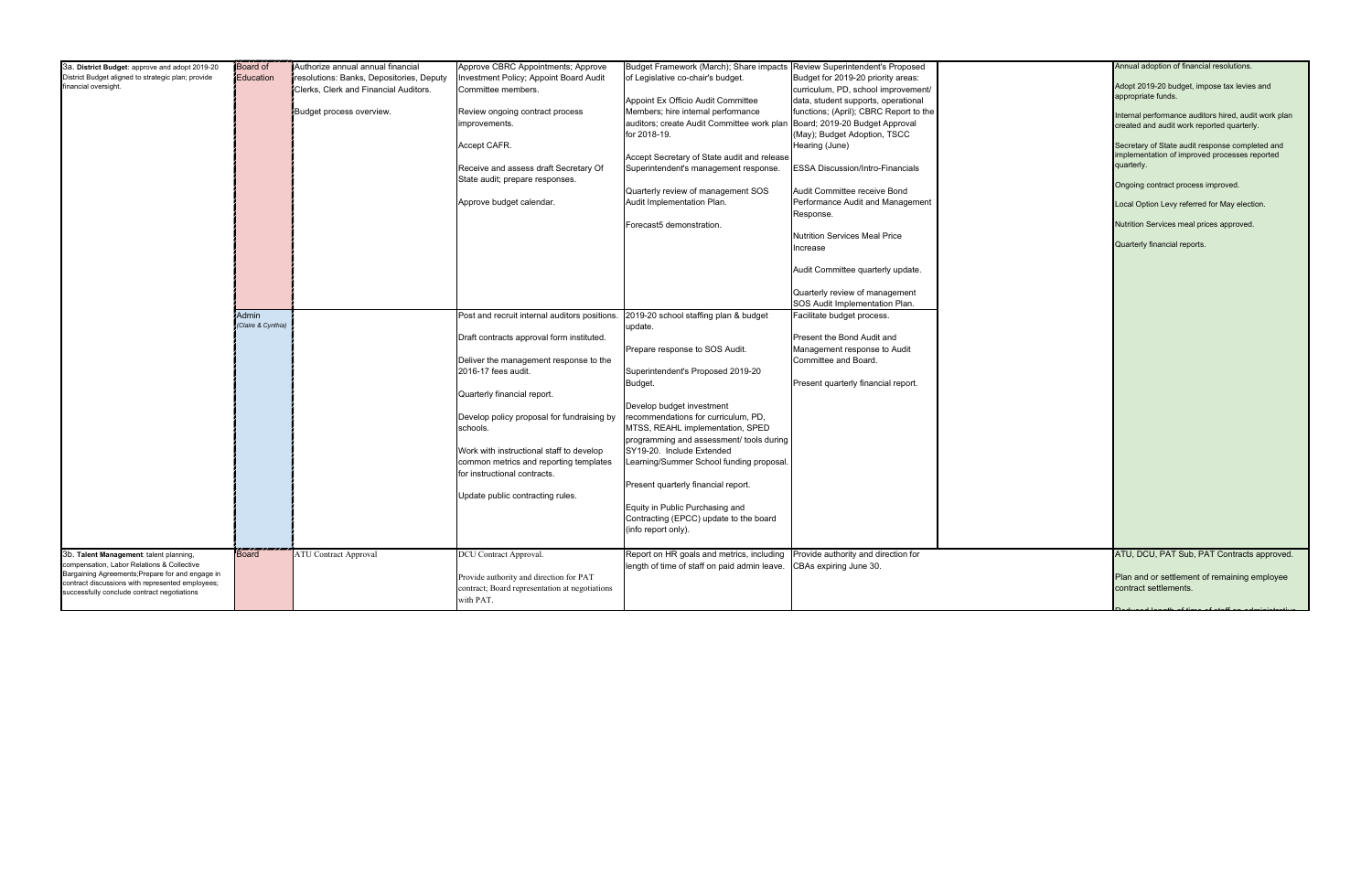| Reduced length of time of stail on administrative<br>leave.     |
|-----------------------------------------------------------------|
| Evaluations for all employee groups                             |
| Approval of Non-Rep COLA and step increases.                    |
| Staffing Report with disaggregated data.                        |
|                                                                 |
|                                                                 |
|                                                                 |
|                                                                 |
|                                                                 |
|                                                                 |
|                                                                 |
| Two middle schools opened for 2018-19.                          |
| Complete Boundary and Focus Option Review to                    |
| prepare plan for 2019-20 Enrollment Balancing.                  |
| Approved Head Start Resolutions and Charter School<br>Renewals. |
|                                                                 |
|                                                                 |
|                                                                 |
|                                                                 |
|                                                                 |
|                                                                 |
| Facilities Conditions Assessment Report for most<br>facilities. |
| Long Range Facilities Process Timeline.                         |
| Approved Lincoln, Madison and Benso Master Plans.               |
| Approved MOU with City of Portland for SRO's.                   |
| Quarterly Reports from BAC and OSM.                             |
| Review of Short and Long Term Health & Safety Bond<br>Plans.    |
|                                                                 |
|                                                                 |
|                                                                 |
|                                                                 |

|                                                                                                                                                                                                                                                                      | Admin<br>Claire & Reese)  | Complete and get approval ATU Contract                                                                                                                               | Decide on PAT contract re-opening on related<br>topic areas.                                                                                                                                                                                                                                                                                                                                                    | Staffing Report w/disaggregated data on<br>hiring and retention                                                                                                                                                                                                         | Briefing on the District Health and<br><b>Welfare Trust.</b>                                                                                  |  |
|----------------------------------------------------------------------------------------------------------------------------------------------------------------------------------------------------------------------------------------------------------------------|---------------------------|----------------------------------------------------------------------------------------------------------------------------------------------------------------------|-----------------------------------------------------------------------------------------------------------------------------------------------------------------------------------------------------------------------------------------------------------------------------------------------------------------------------------------------------------------------------------------------------------------|-------------------------------------------------------------------------------------------------------------------------------------------------------------------------------------------------------------------------------------------------------------------------|-----------------------------------------------------------------------------------------------------------------------------------------------|--|
|                                                                                                                                                                                                                                                                      |                           | Approval of Non-Rep COLA and Step<br>Increases.                                                                                                                      | Complete DCU Tentative Agreement<br>Review and plan for union contracts that expire<br>in June.<br>Workload overage methodology for new PAT<br>CBA language<br>Compensation values statement and plan for<br>pay equity compliance (new regulations<br>promulgated by BOLI)                                                                                                                                     | Report to board on reducing the timeline for Teacher and School Administrator<br>investigations and paid admin leave.<br>Classified/Non-Rep Appreciation<br>Employee Contract Non-Extension, Non-<br>Renewals.<br>Report on evaluation plans for each<br>employee group | Appreciation; Employee Service<br>Awards.<br>Approval of Non-Rep COLA and step<br>ncreases.<br>Implement Talent Ed for Teacher<br>Evaluations |  |
| 3c. School Portfolio: monitor enrollment balancing<br>and adjust school boundaries; Develop Focus Option<br>Review, & Program Placement (e.g. DLI) process;<br>develop plan for continued school reconfigurations to<br>provide access to middle grades programming. | <b>Board</b>              |                                                                                                                                                                      | Review School Boundary and Focus Option Review of ACCESS colocation and<br>Policy.<br>Facilitated discussion with Pioneer school<br>community.                                                                                                                                                                                                                                                                  | continuation of services.<br>School calendar approval.<br>Charter school extension and renewals.                                                                                                                                                                        | Continue oversight of enrollment and<br>focus option balancing planning.<br>Head Start resolutions.                                           |  |
|                                                                                                                                                                                                                                                                      | Admin<br>Claire & Yvonne) | Open two new comprehensive middle<br>schools.<br>Identify new leadership team at Oakley<br>Green Middle School 2.0.<br>Update on enrollment and staffing<br>numbers. | Prepare boundary review scope and RFP.<br>Bridlemile boundary fix data need to review enrollment.<br>the practice of "grandfathering".<br>Timeline for process/sequence on the<br>boundary review.<br>Plan to increase enrollment at King;<br>(Reveiw and address single strands district-<br>wide) Vernon enrollment.                                                                                          | PSU enrollment update including the<br>"Portland Plan" and annual update on<br>Approve open enrollment.                                                                                                                                                                 | Plan for and present interdistrict<br>transfers vote.<br>Present Jefferson enrollment<br>balancing update.                                    |  |
| 3d. Safe & Modern Schools: work towards ensuring<br>modern, healthy, safe and accessible schools;<br>develop a long range facilities plan; develop an ADA<br>transition plan.                                                                                        | <b>Board</b>              | Quarterly BAC Report;<br>Approve Lincoln Master Plan.<br>Approve Madison Master Plan Budget.<br>Alternative Contracting Approvals.                                   | Update on Kellogg MS, including<br>music/dance configuration and budget<br>update.<br>Bond Accountability Committee charter<br>discussion and quarterly report.<br>Review & approve Benson Ed Specs and<br>Master Plan and conceptualize enrollment<br>plan.<br>2nd Quarterly OSM Report.<br>Present short term health and safety plan.<br>Ed Specs for bond planning.<br>2017 Bond value engineering analysis. | Update long range Health & Safety Project   Discuss long range factilities plan.<br>strategies.<br>Quarterly BAC Report.<br>Update on 2012 and 2017 bond projects<br>and additional investment needed to bring<br>to current Ed Specs.<br>Quarterly OSM report.         | Facilities conditions assessment<br>report.<br>ADA transition plan.                                                                           |  |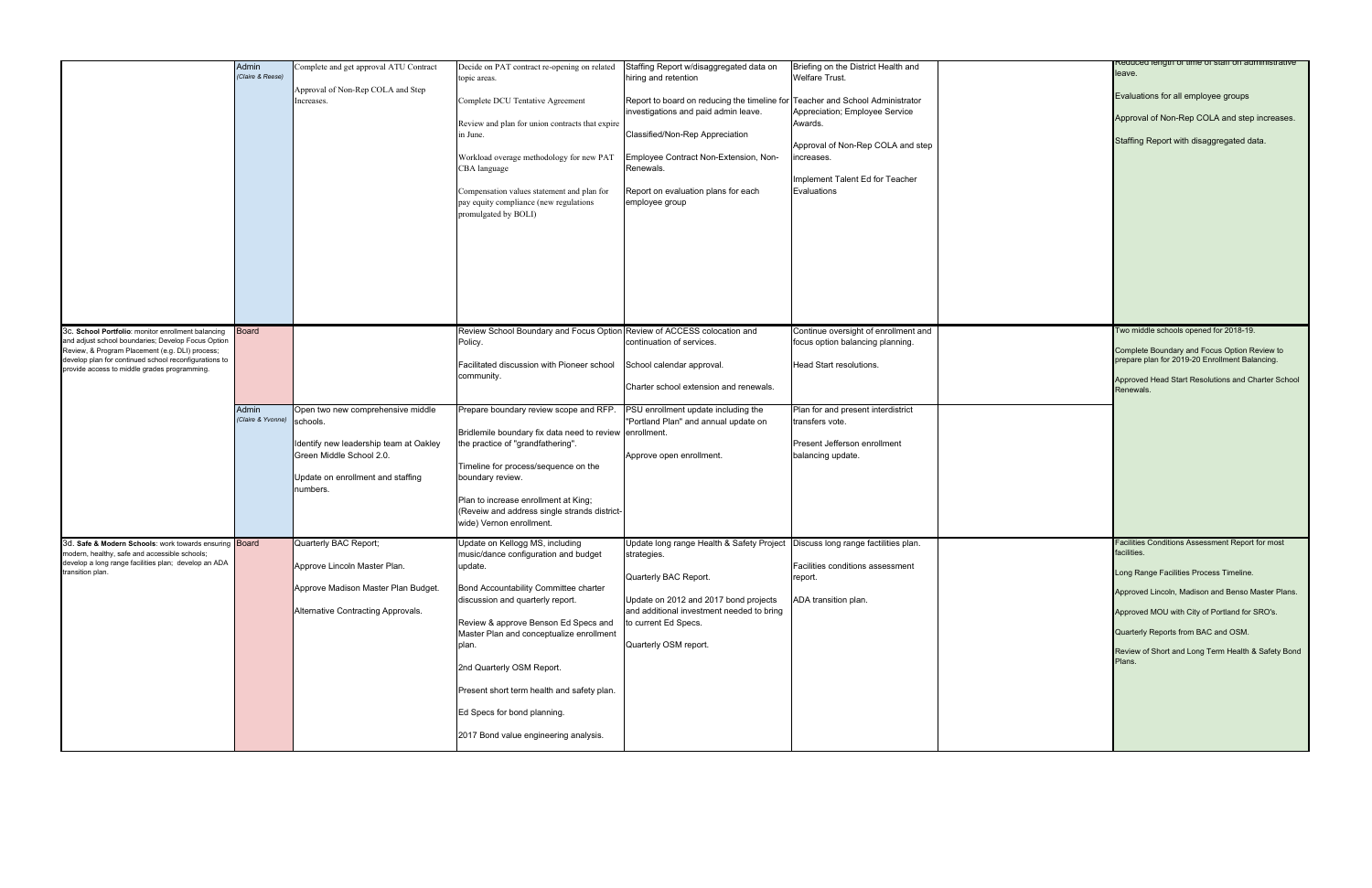|                                                                                                                                                                                                             | Admin<br>(Claire & COO)   | Kellogg Design                                                     | Kellogg Design                                                                                                                            | Kellogg Permit                                                                                                                                                                                    | Kellogg Permits Approved                                                                                                                          |                                                                                                             |
|-------------------------------------------------------------------------------------------------------------------------------------------------------------------------------------------------------------|---------------------------|--------------------------------------------------------------------|-------------------------------------------------------------------------------------------------------------------------------------------|---------------------------------------------------------------------------------------------------------------------------------------------------------------------------------------------------|---------------------------------------------------------------------------------------------------------------------------------------------------|-------------------------------------------------------------------------------------------------------------|
|                                                                                                                                                                                                             |                           | <b>Madison Design</b>                                              | <b>Madison Design</b>                                                                                                                     | <b>Madison Design</b>                                                                                                                                                                             | Madison Design                                                                                                                                    |                                                                                                             |
|                                                                                                                                                                                                             |                           | Lincoln Design                                                     | Lincoln Design                                                                                                                            | Lincoln Design                                                                                                                                                                                    | Lincoln Design                                                                                                                                    |                                                                                                             |
|                                                                                                                                                                                                             |                           | Future of BESC                                                     | Future of BESC                                                                                                                            | <b>Benson Design</b>                                                                                                                                                                              | <b>Benson Design</b>                                                                                                                              |                                                                                                             |
|                                                                                                                                                                                                             |                           | Construction of Grant, Tubman, Roseway<br>Heights, Health & Safety | Construction of Grant, Health & Safety                                                                                                    | <b>Future of BESC</b>                                                                                                                                                                             | Construction of Grant, Health &<br>Safety                                                                                                         |                                                                                                             |
|                                                                                                                                                                                                             |                           |                                                                    |                                                                                                                                           | Construction of Grant, Health & Safety                                                                                                                                                            | Civic Use of Buildings Software<br>Conversion                                                                                                     |                                                                                                             |
|                                                                                                                                                                                                             |                           |                                                                    |                                                                                                                                           | Civic Use of Buildings (CUB) software<br>conversion                                                                                                                                               | Parks Collaborative Agreement<br>Update                                                                                                           |                                                                                                             |
|                                                                                                                                                                                                             |                           |                                                                    |                                                                                                                                           | Parks collaborative agreement update                                                                                                                                                              |                                                                                                                                                   |                                                                                                             |
|                                                                                                                                                                                                             |                           |                                                                    |                                                                                                                                           | Smith School assessment report                                                                                                                                                                    |                                                                                                                                                   |                                                                                                             |
| 3e. Asset & Fund Development: consider renewal<br>and referral of Local Option Levy with community input<br>to launch successful campaign;                                                                  | <b>Board</b>              |                                                                    | Begin planning for local option levy referral;<br>Create framework for referral process and                                               | Board vote on local option levy referral to<br>the ballot.                                                                                                                                        | May Election, including Levy.                                                                                                                     |                                                                                                             |
|                                                                                                                                                                                                             |                           |                                                                    | community engagement.<br>Discuss BESC broker/staff report.                                                                                | Advocate for local option levy.                                                                                                                                                                   |                                                                                                                                                   |                                                                                                             |
|                                                                                                                                                                                                             |                           |                                                                    | Review staff recommendation re:<br>fundraising.                                                                                           |                                                                                                                                                                                                   |                                                                                                                                                   |                                                                                                             |
|                                                                                                                                                                                                             |                           |                                                                    | Define BESC criteria for declaring it a<br>property available for sale.                                                                   |                                                                                                                                                                                                   |                                                                                                                                                   |                                                                                                             |
|                                                                                                                                                                                                             | Admin<br>(Claire, Soden & |                                                                    | Begin needs analysis, identify political<br>risks/benefits for 2019 levy renewal.                                                         | Communication of HSA improvements by<br>school.                                                                                                                                                   | Quarterly OSM Report.                                                                                                                             |                                                                                                             |
|                                                                                                                                                                                                             | J(G)                      |                                                                    | Plan bond and levy communications; refine Present staff recommendation for Board<br>plan for Feb referral/May ballot for Board<br>review. | discussion.                                                                                                                                                                                       | Communication of HSA<br>improvements by school.                                                                                                   |                                                                                                             |
|                                                                                                                                                                                                             |                           |                                                                    | Discuss overall fundraising approach and<br>recommended structures/ processes.                                                            | Quarterly OSM Report; Communication of<br>HSA improvements by school.                                                                                                                             |                                                                                                                                                   |                                                                                                             |
|                                                                                                                                                                                                             |                           |                                                                    |                                                                                                                                           | Present Board resolution. Performance<br>Audit Review of 2017 bond budget                                                                                                                         |                                                                                                                                                   |                                                                                                             |
| 3f. Student Transportation: focus on efficient and<br>effective student transportation services,                                                                                                            | <b>Board</b>              |                                                                    |                                                                                                                                           | Supplemental Transportation Plan update.                                                                                                                                                          | Approve Supplemental Transportation<br>Plan.                                                                                                      |                                                                                                             |
|                                                                                                                                                                                                             | Admin<br>(Claire)         |                                                                    | Continue inestigating/ implementing<br>Student Tranportation Information System. Update.                                                  | Provide Supplemental Transportation Plan                                                                                                                                                          | Prepare for workshop of plan and final<br>recommended bus route or stop<br>eliminations and include discussion of                                 |                                                                                                             |
|                                                                                                                                                                                                             |                           |                                                                    |                                                                                                                                           | Review contracted transportation service<br>RFP parameters.                                                                                                                                       | TriMet passes.                                                                                                                                    |                                                                                                             |
| 3g. System Performance & Continuous                                                                                                                                                                         | <b>Board</b>              |                                                                    |                                                                                                                                           | Monitor plan:                                                                                                                                                                                     | Monitor plan:                                                                                                                                     | Monitor plan:                                                                                               |
| Improvement: ensure that organizational work is<br>research-based, evidence-based, and data-driven;<br>focus on continuous improvement of all systems and<br>their impact towards raising student outcomes. |                           |                                                                    |                                                                                                                                           | Adminstration participation in local and<br>Adminstration<br>state collaboratives.<br>response to State Student Success<br>committee.<br>Status of collaboration with<br>state teaching programs. | Status of systemic assessment<br>framework.<br>Review of current PPS performance<br>data.<br>Status of restructured System<br>Performance Office. | of continuous improveme<br>Agree on a milestone das<br>the devloping strategic pl<br>Audit recommendations. |
|                                                                                                                                                                                                             |                           |                                                                    |                                                                                                                                           |                                                                                                                                                                                                   | <b>Budget for System Performance</b><br>Office.<br>Data/evidence-based department-<br>level strategic initiatives as part of<br>budget process.   |                                                                                                             |

|                                                                                                                                                                                            | Local Option Levy on May 2019 Ballot                                                                                                        |
|--------------------------------------------------------------------------------------------------------------------------------------------------------------------------------------------|---------------------------------------------------------------------------------------------------------------------------------------------|
|                                                                                                                                                                                            | Approved Supplemental Transportation Plan.                                                                                                  |
| Monitor plan:<br><b>Status</b><br>of continuous improvement system.<br>Agree on a milestone dashboard aligned with<br>the devloping strategic plan and the State<br>Audit recommendations. | PPS will have a capacity and ability to gauge and<br>inform the impact of strategic investments and<br>efforts on raising student outcomes. |